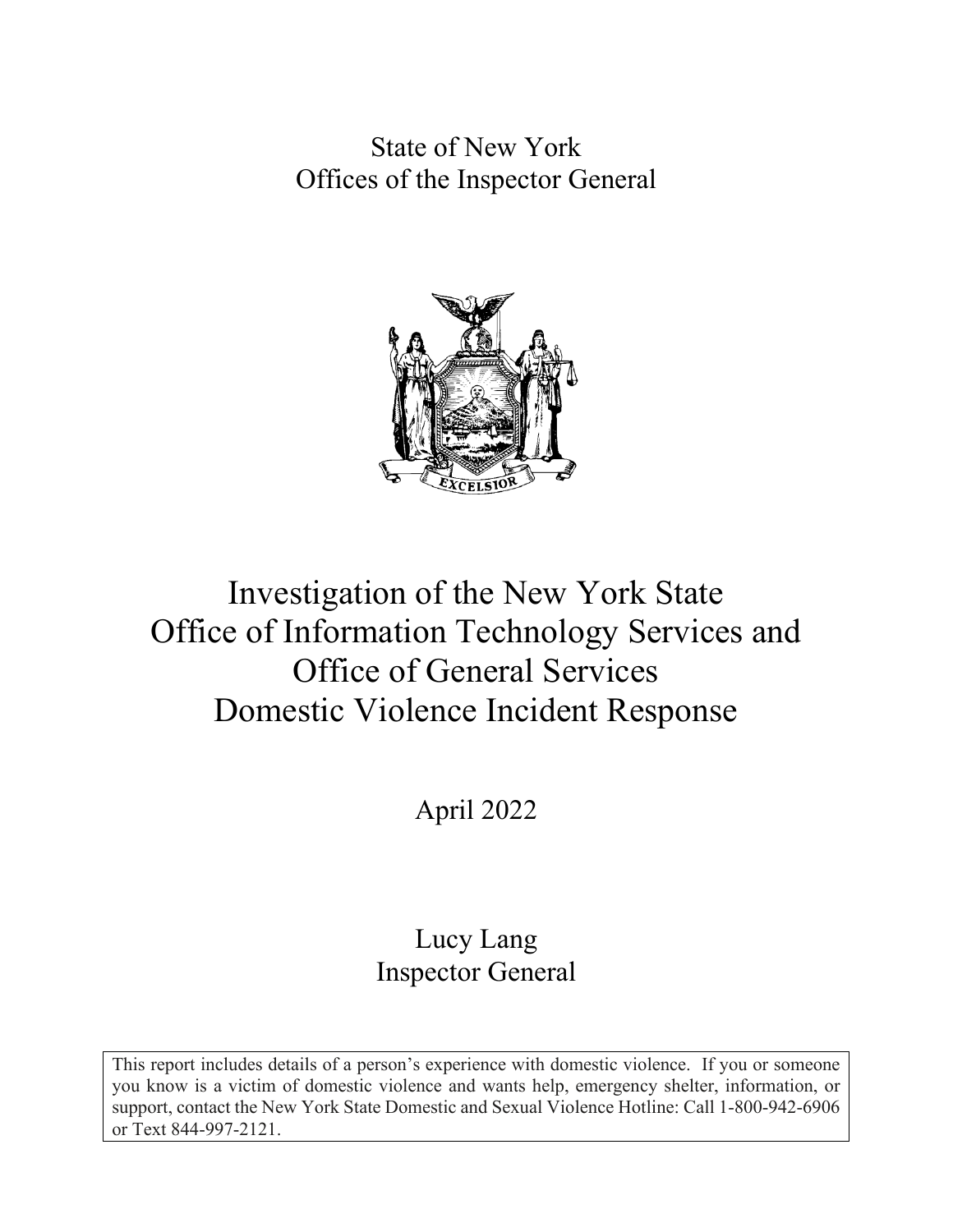#### EXECUTIVE SUMMARY

Domestic violence is a widespread community problem that affects thousands of New York families, but also one that extends beyond the family into all areas of society, including the workplace. Combating this problem requires the State's participation in a coordinated community response to support victims and families. To do their part, State agencies are tasked with developing and implementing Domestic Violence and the Workplace policies designed to promote safety in the workplace and respond effectively to the needs of State employees who experience domestic violence.

The New York State Office for the Prevention of Domestic Violence (OPDV) was created in 1992 with a mission "[t]o improve New York State's response to and prevention of domestic violence with the goal of enhancing the safety of all New Yorkers in their intimate and family relationships."<sup>[1](#page-1-0)</sup> OPDV offers agencies a Model Domestic Violence and the Workplace Policy, appended hereto as Appendix A, which identifies and prescribes agency practices. Since 2008, pursuant to executive order, State agencies have been required to utilize OPDV's model to formulate and adopt policies of their own.<sup>[2](#page-1-1)</sup> The New York State Office of General Services (OGS) and New York State Office of Information Technology Services (ITS) have each formulated and implemented such domestic violence polices.

On August 22, 2019, a then OGS employee filed a complaint with OGS alleging that his wife, then an ITS employee, was misusing her State-issued cellular telephone. At the time, the OGS employee was the subject of an internal disciplinary action, and his termination was being sought by the agency. On September 12, 2019, when ITS commenced an investigation into the alleged work telephone misuse, the ITS employee disclosed to certain ITS employees that she was the victim of domestic violence by her husband and was using her State-issued cellular telephone to document his abuse.<sup>[3](#page-1-2)</sup> Almost a year later, in September 2020, the husband, who was by then no longer employed by OGS, killed his wife in their home before taking his own life. The facts of this ultimate tragedy are beyond the scope of the Inspector General's investigation, which assessed only the agencies' compliance with internal controls during the period of August 2019 through January 2020.

<span id="page-1-0"></span><sup>&</sup>lt;sup>1</sup> The New York State Office for the Prevention of Domestic Violence,<https://opdv.ny.gov/about-us/> (last accessed April 19, 2022).

<span id="page-1-1"></span><sup>&</sup>lt;sup>2</sup> Executive Order (Spitzer) No. 19, 9 NYCRR 6.19, signed on October 22, 2007.

<span id="page-1-2"></span><sup>&</sup>lt;sup>3</sup> The ITS employee's direct supervisor testified that during the labor relations investigation, the ITS employee indicated that she had a personal cellular telephone that was monitored by her husband.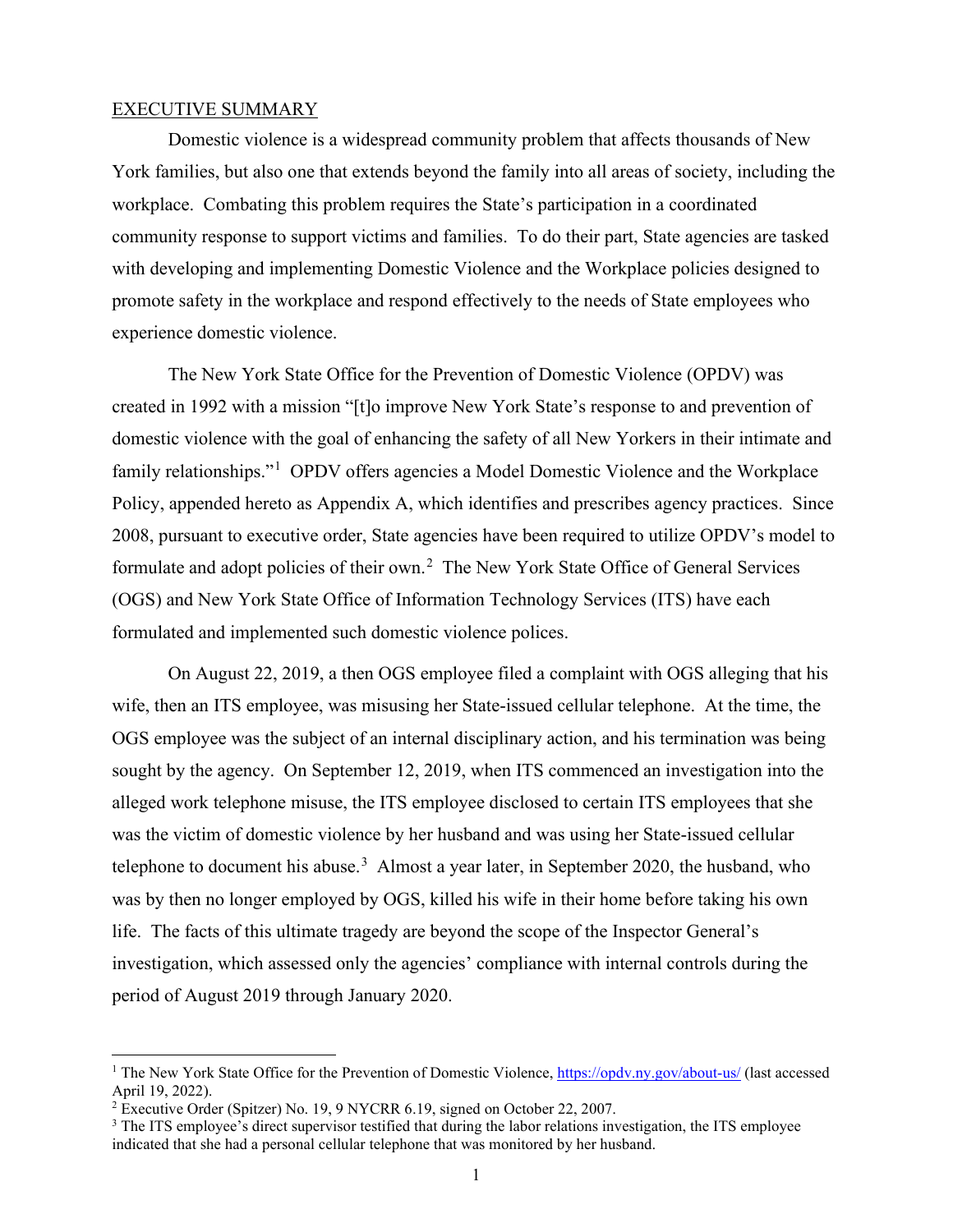On October 13, 2020, following a referral from the Governor's Office, the Inspector General commenced an investigation of OGS' and ITS' handling of the matter with respect to issues of domestic violence in the workplace. This investigation found that despite ITS' awareness that its employee had reported that she was a victim of domestic violence, ITS did not follow its Domestic Violence and the Workplace policy (Domestic Violence policy) in a manner that was responsive to her needs as a victim or that promoted workplace safety.

To effectively increase agency awareness of domestic violence issues, the Inspector General recommends that ITS takes the following steps:

- o Require staff to read the Domestic Violence policy and annually verify that they understand its contents.
- o Assign one or more OPDV liaisons, distribute the liaison name(s) and contact information to staff, and require agency staff to submit certifications advising that they are aware of the identity of the liaison(s).
- o Engage with the New York State Office of Employee Relations (OER) and OPDV to provide initial and ongoing training and support to the OPDV liaison(s) regarding their roles and responsibilities and their knowledge of domestic violence, policies, and resources.
- o Educate staff about the impacts of trauma and encourage staff to take a trauma-informed approach to communicating with and supporting anyone who identifies as a survivor of domestic violence.
- o Review and update ITS' Domestic Violence policy to ensure that the resources and trainings referenced therein remain current and available to staff.
- o Engage with OER and OPDV to update and make available Domestic Violence and the Workplace online training for all employees.
- o Invite OPDV to train staff on the substance of the Domestic Violence policy as well as on how to implement procedures in real-life situations. Thorough training on the policy should be required for every new hire during the onboarding process and should be ongoing for all employees.
- o OGS and ITS must also clarify relevant human resources policies and roles in light of the outsourcing of ITS' human resources' responsibilities to OGS. The agencies should evaluate the efficacy of an existing agreement that outlines such administrative roles in general, and more specifically as they relate to domestic violence policies and responses.

Given these findings, the Inspector General will be conducting a survey of executive branch agencies to assess compliance with State Domestic Violence and the Workplace mandates.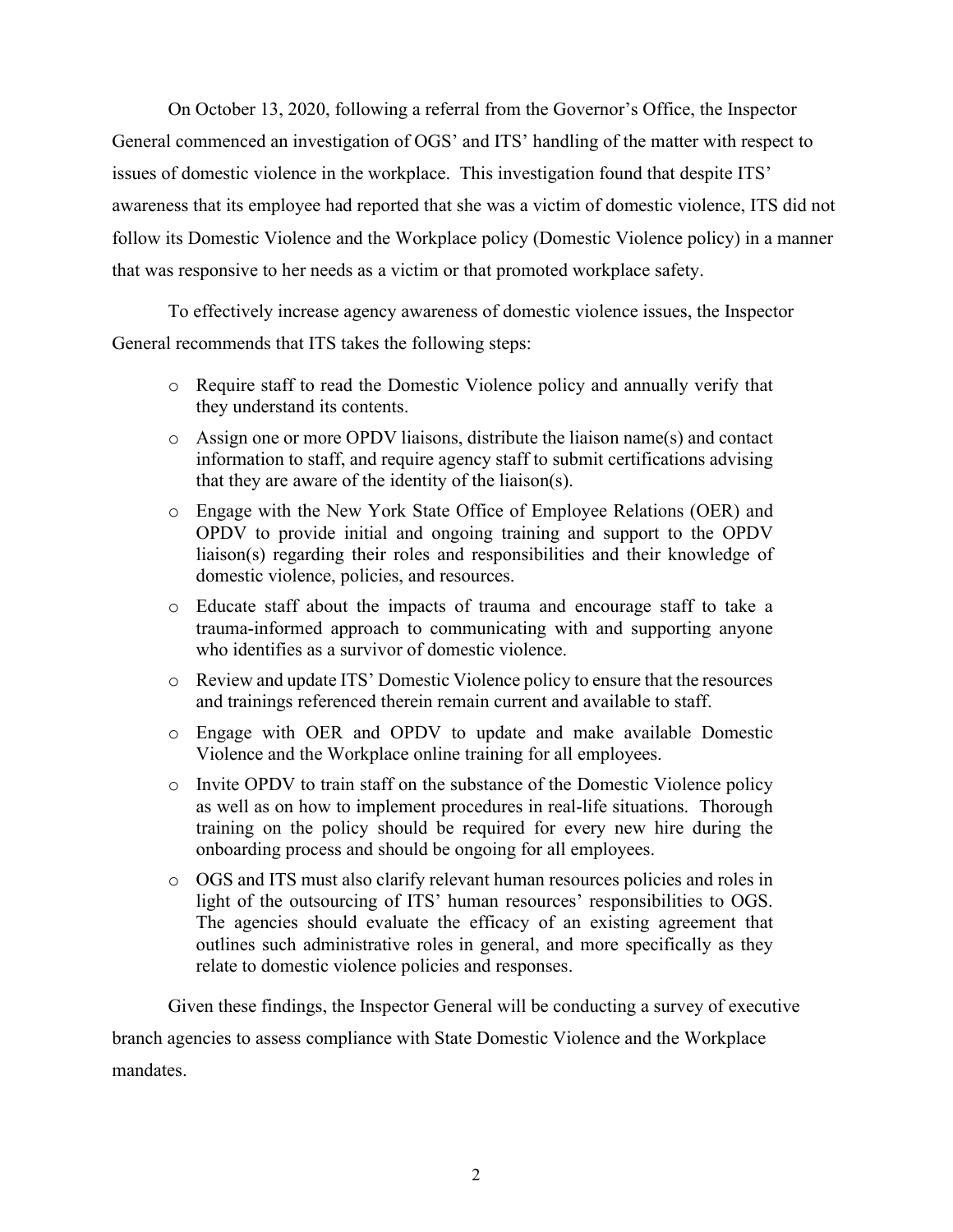#### BACKGROUND

#### **Complaint Background**

On August 22, 2019, an OGS employee emailed an OGS human resources specialist, alleging that his wife, an ITS employee, had been using her State-issued cellular telephone for personal reasons. Several days later, the OGS human resources specialist forwarded the OGS employee's email to a Senior ITS Labor Relations Employee, who was tasked with handling employee disciplinary matters.<sup>[4](#page-3-0)</sup>

On or around August 26, 2019, upon receipt of the complaint, ITS Labor Relations opened an investigation into the ITS employee's use of her State-issued cellular telephone. This investigation, which was conducted by a human resources specialist, was supervised by the Senior ITS Labor Relations Employee, who regularly updated a Senior ITS Legal Employee, and a Senior ITS Human Resources Employee.<sup>[5](#page-3-1)</sup>

On September 6, 2019, the OGS employee again emailed the OGS human resources specialist, repeating this allegation against his wife. In the email, the OGS employee further wrote that he secretly recorded his wife's conversations, believed his life was in danger, his wife believed that he was mentally ill, he had been transported by police for mental health evaluations, his wife recorded their "arguments" with her State-issued cellular telephone, and he had found a bag of cocaine in his car fifteen years earlier. The OGS human resources specialist forwarded this message to the Senior ITS Labor Relations Employee as well.[6](#page-3-2)

On September 12, 2019, during the investigation into the alleged work telephone misuse, the ITS employee reported to ITS that she was the victim of domestic violence by her husband and was using her State-issued cellular telephone to document his abuse.

<span id="page-3-0"></span><sup>4</sup> A September 2019 memorandum of understanding (MOU) between OGS and ITS, discussed later in this report, addressed the transfer of ITS' human resources function to OGS.

<span id="page-3-2"></span><span id="page-3-1"></span><sup>&</sup>lt;sup>5</sup> The ITS employees referenced herein are management-level employees. Due to potential safety concerns and as other employees may currently hold the positions referenced in this report, they will be referred to as the Senior ITS Labor Relations Employee, the Senior ITS Legal Employee, and the Senior ITS Human Resources Employee. Of note, pursuant to the MOU, the Senior ITS Labor Relations Employee was transferred to OGS in November 2019.  $6$  In an August 26, 2019, email to the Senior ITS Legal Employee and the Senior ITS Human Resources Employee, the Senior ITS Labor Relations Employee advised that the OGS employee was "well known to [Labor Relations] at OGS" due to numerous disciplinary issues. In fact, at the times when he sent his complaints to the OGS human resources specialist, OGS was actively investigating the OGS employee for allegedly sexually harassing a subordinate in March 2019. The sexual harassment allegations against the OGS employee were substantiated, leading the OGS employee to resign from State service, effective September 15, 2020.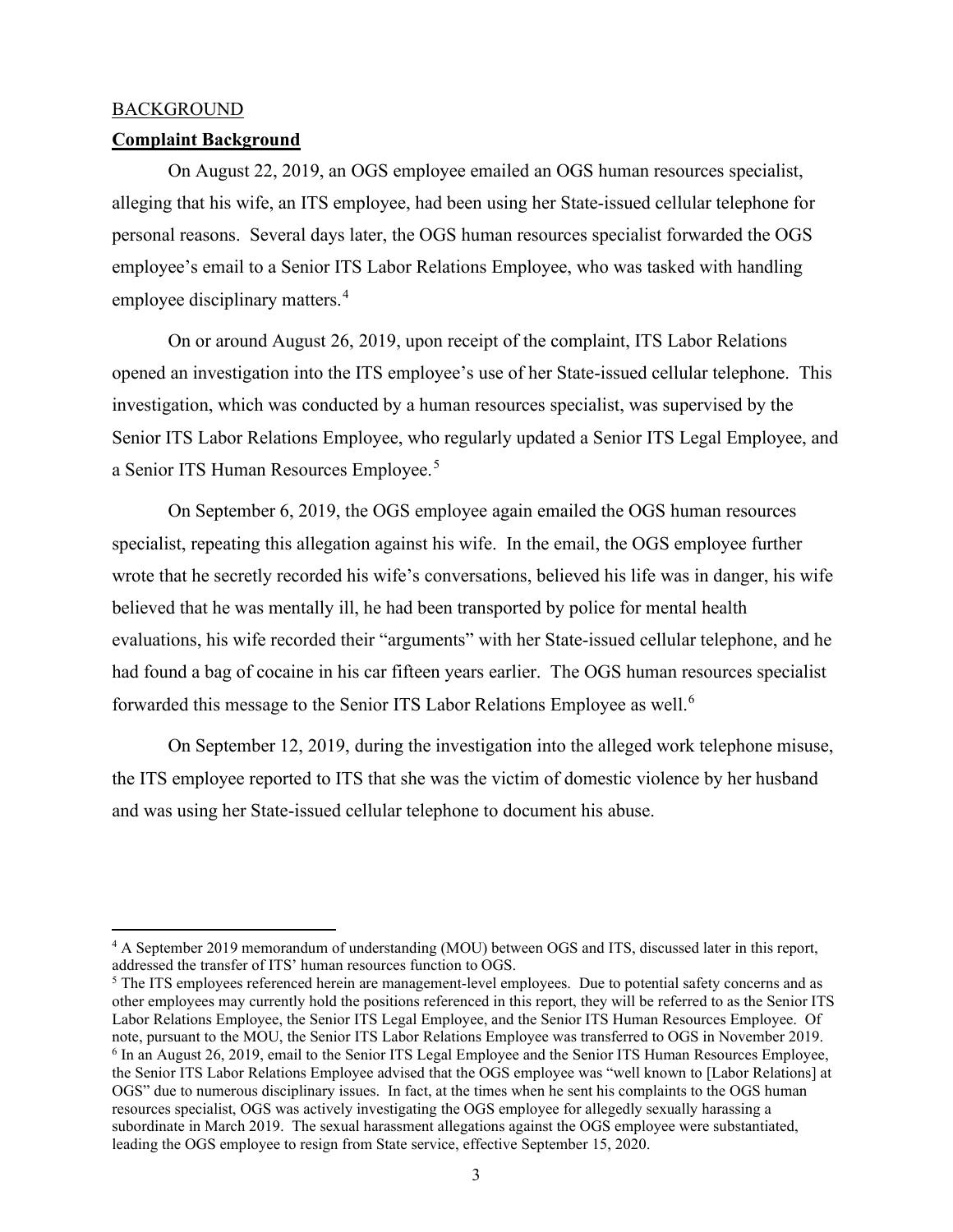#### **ITS Human Resources Hosted by OGS**

Pursuant to a September 17, 2019, memorandum of understanding (MOU) between OGS and ITS that addressed the transfer of ITS' human resources function to OGS, OGS would be responsible for the implementation of ITS' employee discipline provisions and oversight of investigations for contract grievances and discipline. The MOU specified that "upon the full and complete transfer[,]" OGS would "assume full responsibility for the direction and implementation of the human resources function for ITS[.]" OGS and ITS also agreed that "all positions substantially engaged in ITS Human Resources Services" would be transferred to OGS on October 31, 2019. However, the Senior ITS Legal Employee testified that they believed ITS' human resources function was fully transferred to OGS by December 2019.

#### **ITS' Domestic Violence and the Workplace Policy**

Like all State agencies, ITS is required to adopt and implement a Domestic Violence and the Workplace policy to promote safety in the workplace and respond effectively to the needs of victims of domestic violence. At minimum, each State agency, in formulating its policy must give due regard to:

. . . the importance of increasing awareness of domestic violence and informing employees of available resources for assistance; ensuring that personnel policies and procedures are fair to domestic violence victims and responsive to their needs; developing workplace safety response plans; . . . [and] encouraging and promoting domestic violence education and training for employees[.]

To meet this requirement, agencies are authorized to adopt OPDV's model policy or to create a policy which expands upon the practices identified in the model.<sup>[7](#page-4-0)</sup>

ITS' Domestic Violence policy, last updated in 2013, largely mirrors the model policy. Both define "domestic violence" as "[a] pattern of coercive tactics, which can include physical, psychological, sexual, economic and emotional abuse, perpetrated by one person against an adult intimate partner, with the goal of establishing and maintaining power and control over the victim."[8](#page-4-1) Also like the model policy, ITS' policy guidelines focus on increasing employee awareness of domestic violence issues and resources available for victims, preventing discrimination against victims and ensuring their needs are met, developing and implementing workplace safety plans, and training employees to provide support to victims in need of

<span id="page-4-0"></span><sup>7</sup> Testimony of the OPDV general counsel.

<span id="page-4-1"></span><sup>8</sup> New York State Office of Information Technology Services Policy No. ITS-P08-004 (2013), at sec. 5.0.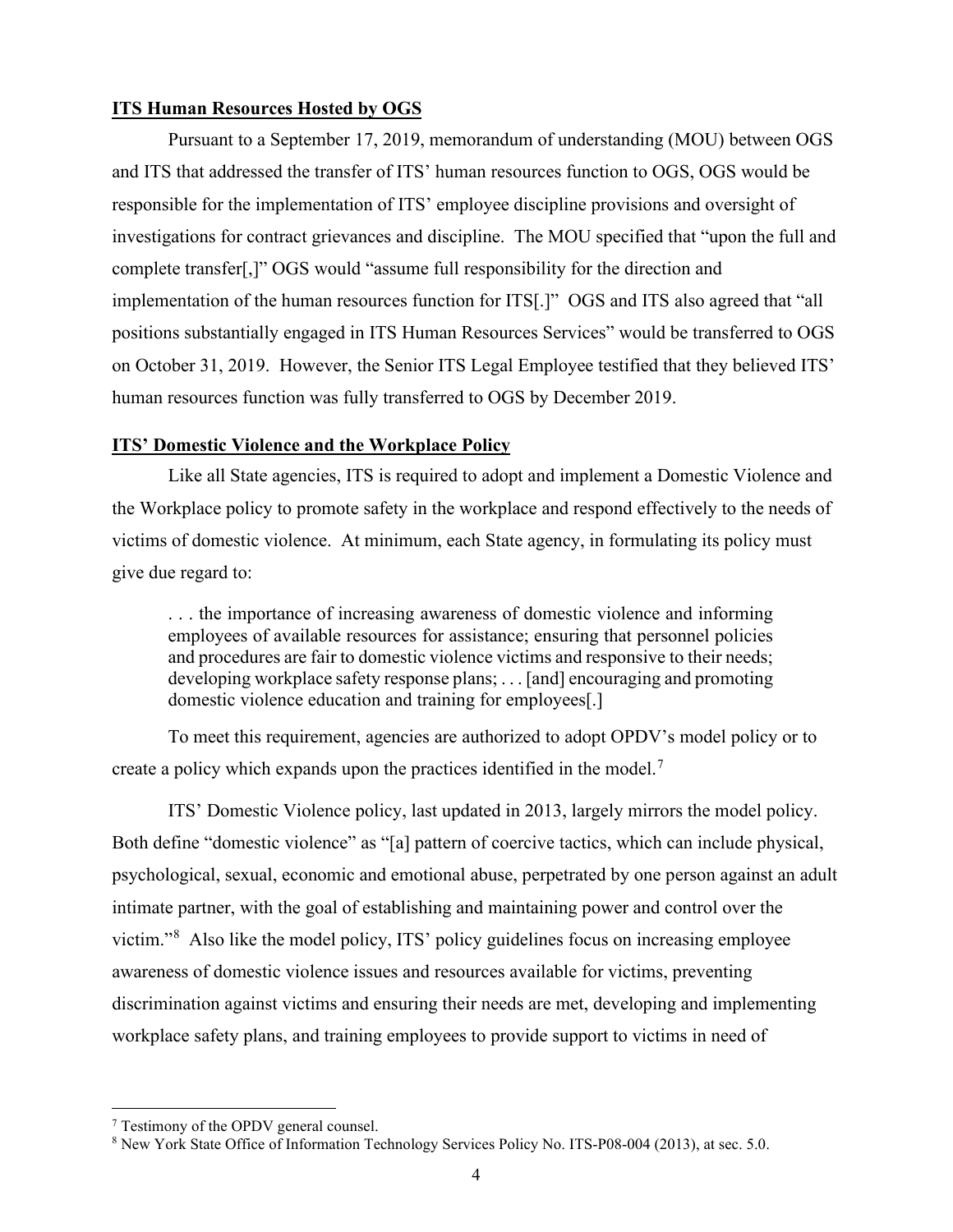assistance.<sup>[9](#page-5-0)</sup> Implementation of ITS' Domestic Violence policy is delegated to "appropriate management, supervisory, and/or human resources staff."<sup>[10](#page-5-1)</sup>

#### ITS DID NOT FOLLOW THE AGENCY'S OWN DOMESTIC VIOLENCE POLICY

ITS' Domestic Violence policy is a comprehensive tool thoughtfully designed to promote safety in the workplace and respond effectively to the needs of victims of domestic violence. Unfortunately, during the relevant timeframe, and on multiple occasions, ITS did not implement this policy in a manner consistent with its purpose.

#### **Failure to Reasonably Assist a Victimized Employee with a Workplace Safety Plan**

The Inspector General's investigation found that contrary to ITS policy, members of ITS and OGS staff who were aware that the ITS employee had reported that she was a victim of domestic violence, that she had an active court case pending, and that she had been granted an order of protection against the OGS employee<sup>11</sup>—did not take the required steps to ensure that staff understood how to provide a safe and supportive work environment for the ITS employee or other staff members who may be experiencing domestic violence.

ITS' Domestic Violence policy recognizes that "[i]n addition to exacting a tremendous toll from the individual it directly affects, domestic violence often spills over into the workplace, compromising the safety of both victims and co-workers."[12](#page-5-3) In order to keep victims and coworkers safe, ITS is required to "develop and have in place domestic violence workplace safety response plans and provide reasonable means to assist victimized employees in developing and implementing individualized domestic violence workplace safety plans."[13](#page-5-4) Once aware that an employee is a victim, ITS is required to "consult with [the] victimized employee to develop and implement individualized workplace safety plans."<sup>14</sup> The policy further notes that to facilitate agency awareness, "employees are encouraged to bring their orders of protection (OP) to the attention of the Director of Human Resources Management, or the Director of Labor Relations" who "will discuss with the employee a plan on how to best proceed to ensure the safest possible work environment for the employee and the rest of the staff."<sup>15</sup>

<span id="page-5-3"></span>

<span id="page-5-0"></span><sup>9</sup> *Id*. at sec. 3.0.

<span id="page-5-1"></span><sup>10</sup> *Id*. at sec. 4.0.

<span id="page-5-2"></span><sup>11</sup> On September 16, 2019, Albany County Family Court (Hon. Richard Rivera) issued a temporary order of protection to the ITS employee, effective thru December 16, 2019.<br><sup>12</sup> *Id.* at sec. 1.0.

<span id="page-5-4"></span><sup>&</sup>lt;sup>13</sup> *Id*. at sec. 3.0(III).<br><sup>14</sup> *Id*. at sec. 3.0(III)(h).

<span id="page-5-5"></span>

<span id="page-5-6"></span> $15$  *Id.* at sec. 3.0(III)(d).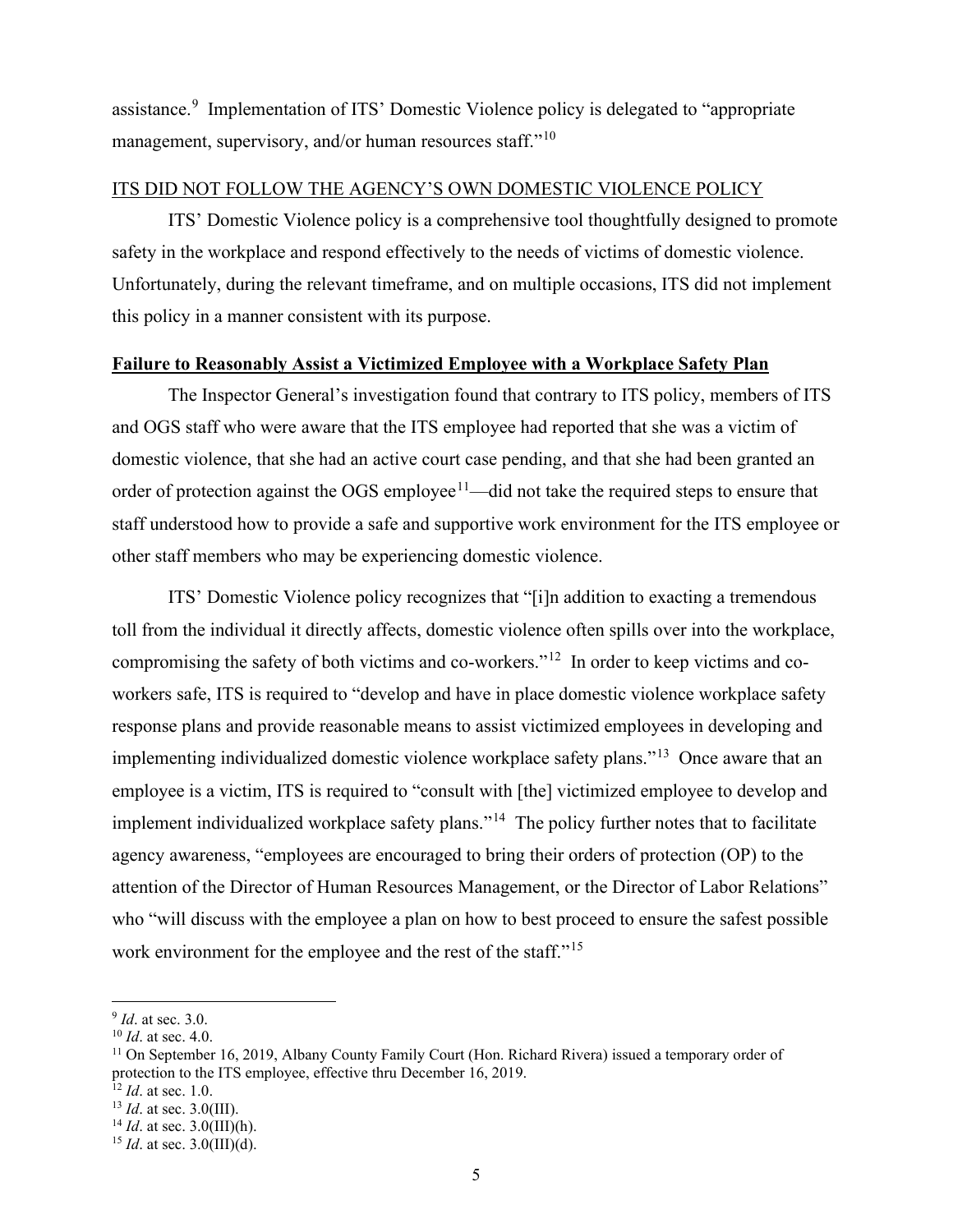The investigation found that after receiving the OGS employee's August 22, 2019, and September 6, 2019, complaints from the OGS human resources specialist about the alleged misuse of a State-issue cellular telephone, the Senior ITS Labor Relations Employee immediately forwarded the matter to the Senior ITS Legal Employee and the Senior ITS Human Resources Employee<sup>16</sup>. On September 12, 2019, after consulting with the Senior ITS Legal Employee, the Senior ITS Labor Relations Employee confiscated the ITS employee's Stateissued cellular telephone for forensic analysis as part of the investigation into its alleged misuse. When surrendering the telephone, the ITS employee reported to the Senior ITS Labor Relations Employee that she was a victim of domestic violence and had used her State-issued cellular telephone to document her husband's abusive conduct. The Senior ITS Labor Relations Employee testified that during the telephone confiscation, they "believe[d]" they informed the ITS employee of the existence of Employee Assistance Program (EAP) resources. On September 13, 2019, the Senior ITS Labor Relations Employee emailed the Senior ITS Legal Employee advising:

I would like to add that at the time of the confiscation, [the ITS employee] stated that there were numerous personal items on the phone and asked that nothing on the phone be deleted. I reminded her that the device was State-issued and should not have been treated as a personal device. She then stated that she does not have a personal cell phone and uses the State issue phone as her personal device. She then claimed to be in an abusive relationship and stated she might have items on the phone that she could use in court... I told her I would pass this information along.

On October 28, 2019, a lengthy email dialogue started between the ITS employee, the Senior ITS Labor Relations Employee, and the Senior ITS Legal Employee about the confiscated State-issued cellular telephone. In these communications, the ITS employee repeatedly requested access to digital materials that could be considered evidence in a family or criminal court proceeding, which were stored on the telephone. Included in this email dialogue was an October 28 email from the ITS employee to the Senior ITS Labor Relations Employee, in which the ITS employee advised that she "filed for an order of protection" against her husband, and requested "the voice recordings, voicemail messages, pictures . . . and video recordings" stored on the telephone. In support of her request, the ITS employee reiterated that she had been a victim of domestic violence by her husband, including physical, verbal, and mental abuse, for a

<span id="page-6-0"></span><sup>&</sup>lt;sup>16</sup> The Senior ITS Human Resources Employee was on leave and unavailable to be interviewed by the Inspector General as part of this investigation.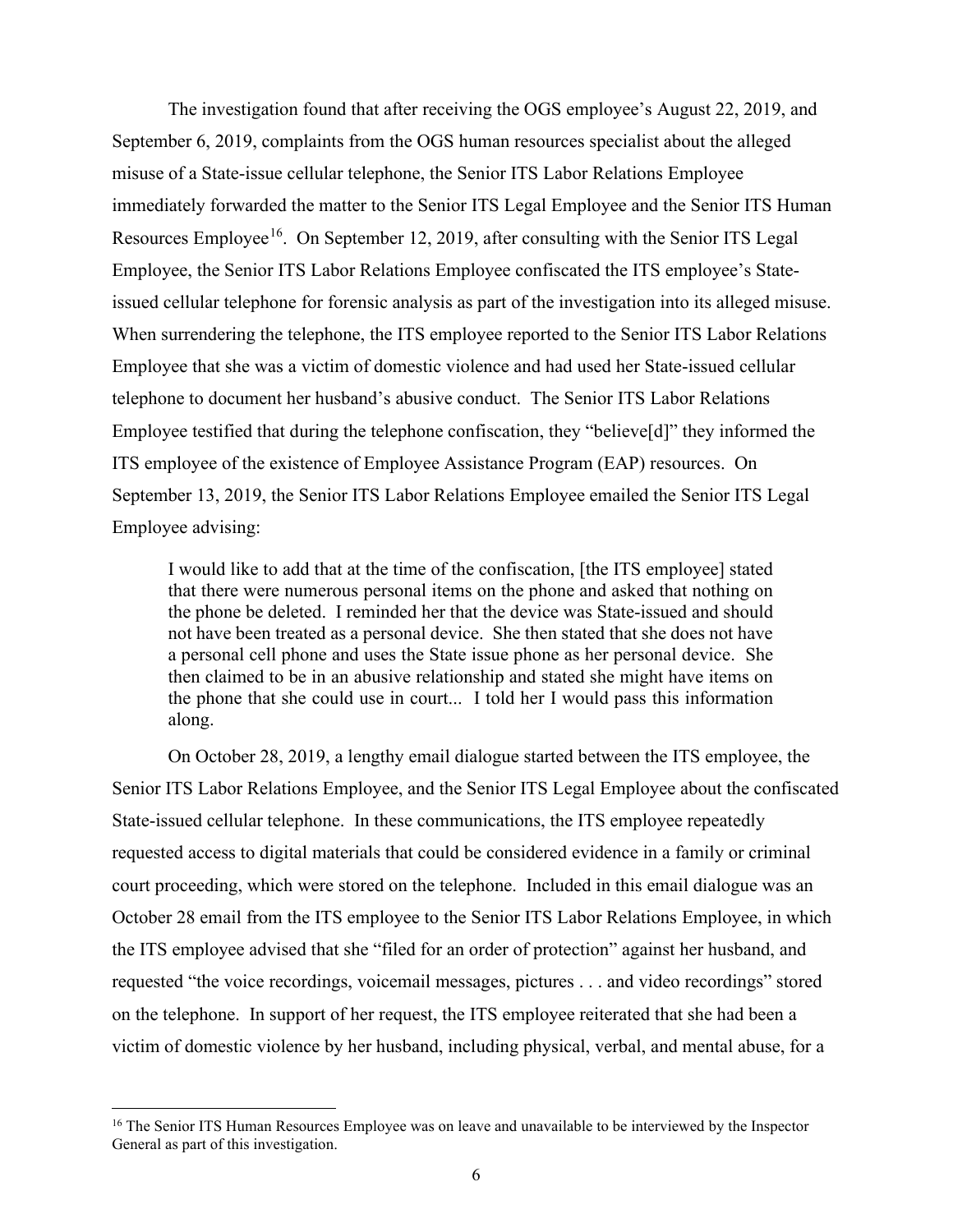number of years and that she felt threatened. She stated that her husband's conduct had escalated in the prior eight months, as his mental health declined and his drinking increased, and provided examples of her husband going to great lengths to track her activities including placing recording devices in her house and car and affixing a tracking device to her personal vehicle. The ITS employee further explained that she had used her State-issued cellular telephone to take pictures and recordings of her husband acting in these ways in case she ever needed to provide proof in order get him help or pursue other avenues for self-protection.

On that same date, the Senior ITS Labor Relations Employee forwarded the ITS employee's email to the Senior ITS Human Resources Employee and the Senior ITS Legal Employee. On November 4, 2019, the Senior ITS Human Resources Employee emailed the Senior ITS Legal Employee and asked what her thoughts were on the ITS employee's request. During the Inspector General's instant investigation, the Senior ITS Legal Employee advised the Inspector General that they may have spoken with the Senior ITS Labor Relations Employee subsequently about this matter, but that the issue went no further because the Senior ITS Labor Relations Employee did not hear back from the ITS employee about the files on the State-issued cellular telephone.

A number of weeks earlier, in September 2019, the ITS employee had made many of the same allegations to her direct supervisor as were contained in her October 28, 2019 emails. At that time, the ITS employee also informed her supervisor that her husband had untreated mental health issues, had recently been transported by police to a mental health facility for evaluation, frequently abused alcohol, and destroyed their common property. And on September 17, 2019, the ITS employee informed her supervisor that her husband's conduct was causing her great distress, and she had recently obtained an order of protection against him.

Although ITS' Domestic Violence policy provides that "[a]ny employee who feels threatened or witnesses anyone engaging in threatening behavior should promptly notify his/her immediate supervisor" who, in turn, should "contact Human Resource Services to report the incident,"<sup>17</sup> no such report was made. The employee's supervisor later testified that they did

<span id="page-7-0"></span> $17$  *Id.* at sec.  $3.0(III)(f)$ .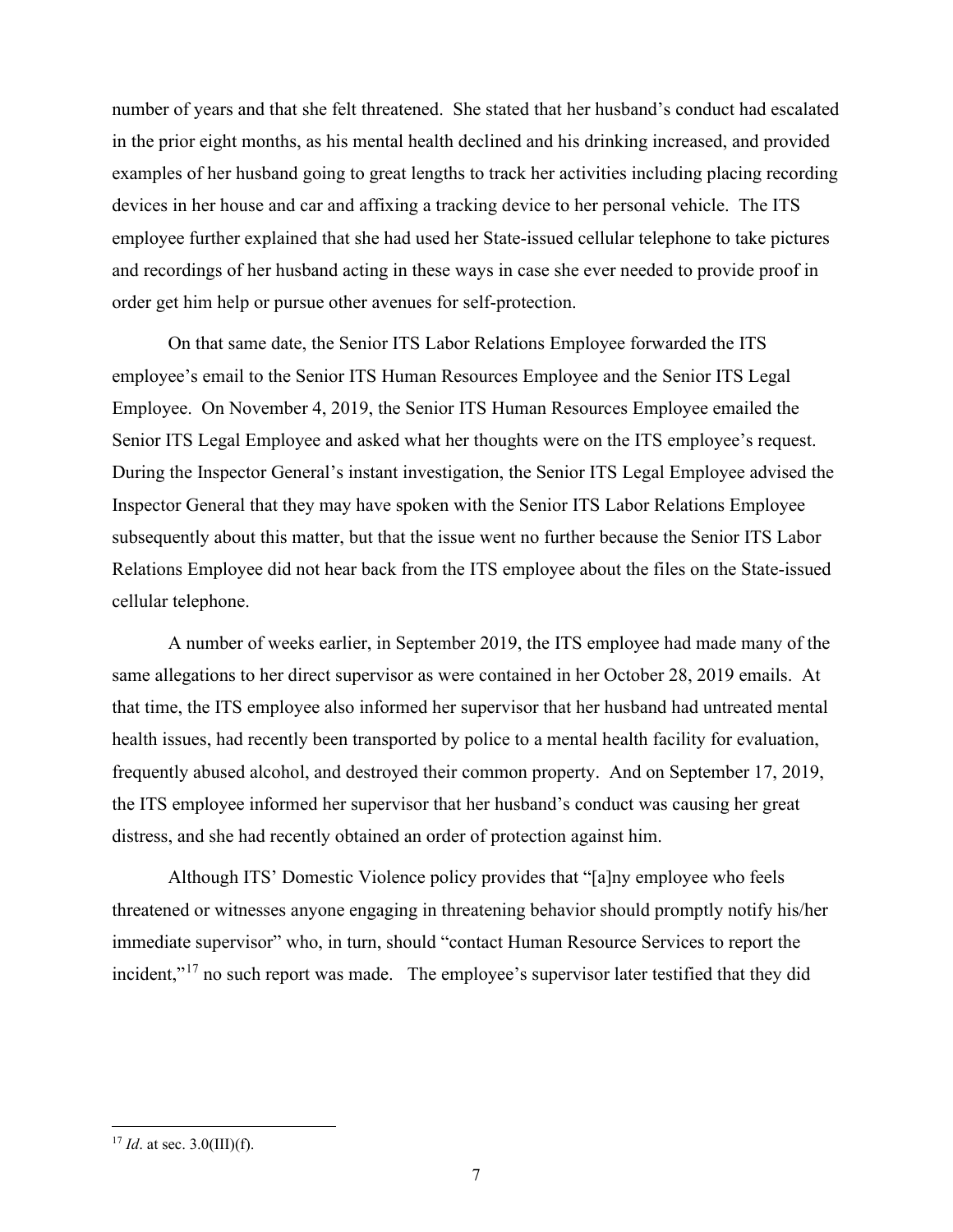refer the ITS employee to the Employee Assistance Program. The supervisor did also subsequently corroborate the employee's claims during the labor relations investigation.<sup>18</sup>

On January 30, 2020, in consultation with the Senior ITS Labor Relations Employee, the Senior ITS Human Resources Employee confirmed that they should not consider the ITS employee's "domestic situation" in determining what penalty should be imposed against her. The Senior ITS Human Resources Employee, however, did note the ITS employee's 33-year satisfactory performance evaluations as justification to issue a counseling memorandum in lieu of formal discipline for her misuse of a State-issued cellular telephone. She was ultimately counseled, and her employment continued.

In sum, contrary to ITS policy, no ITS personnel took action to consult with the victimized ITS employee to develop and implement an individualized workplace safety plan and take steps to ensure that staff knew how to provide a safe environment for the ITS employee or other staff.

#### **Failure to Effectively Train Staff and Increase Awareness of Domestic Violence Issues**

Per its Domestic Violence policy, ITS is required to train staff and increase awareness of domestic violence issues. To promote safety in the workplace and respond effectively to the needs of victims, the policy states, "ITS supports the increased awareness of domestic violence by informing employees of available sources of assistance."[19](#page-8-1) To this end, ITS is required to post information on domestic violence and available resources in the work site including the names of service programs and providers, as well as "contact information for human resources personnel who are trained and available to serve as confidential sources of information, support, and referral."<sup>20</sup> This personnel includes the agency's OPDV liaison<sup>[21](#page-8-3)</sup> who is trained to:

[I]dentify possible signs and indicators of victimization, make appropriate referrals to domestic violence service providers, work with professionals to assist identified victims and safety planning, and develop individualized responses in

<span id="page-8-0"></span><sup>&</sup>lt;sup>18</sup> It should also be noted that during the course of Labor Relations' investigation, the ITS employee's supervisor repeatedly advocated for the ITS employee and encouraged Labor Relations to place a greater emphasis on the fact that the ITS employee was a victim of domestic violence.

<span id="page-8-1"></span><sup>19</sup> *Id*. at sec. 3.0(I).

<span id="page-8-2"></span><sup>&</sup>lt;sup>20</sup> *Id.* at sec. 3.0(I)(a). This personnel includes the Senior ITS Human Resources Employee who, as the agency's OPDV liaison, would have received such training.

<span id="page-8-3"></span><sup>&</sup>lt;sup>21</sup> The OPDV liaison is tasked with "ensur[ing] agency-wide implementation of the domestic violence and the workplace policy, and serv[ing] as the primary liaison with OPDV regarding the domestic violence workplace policy." (Id. at sec.  $3.0(III)(a)$ ).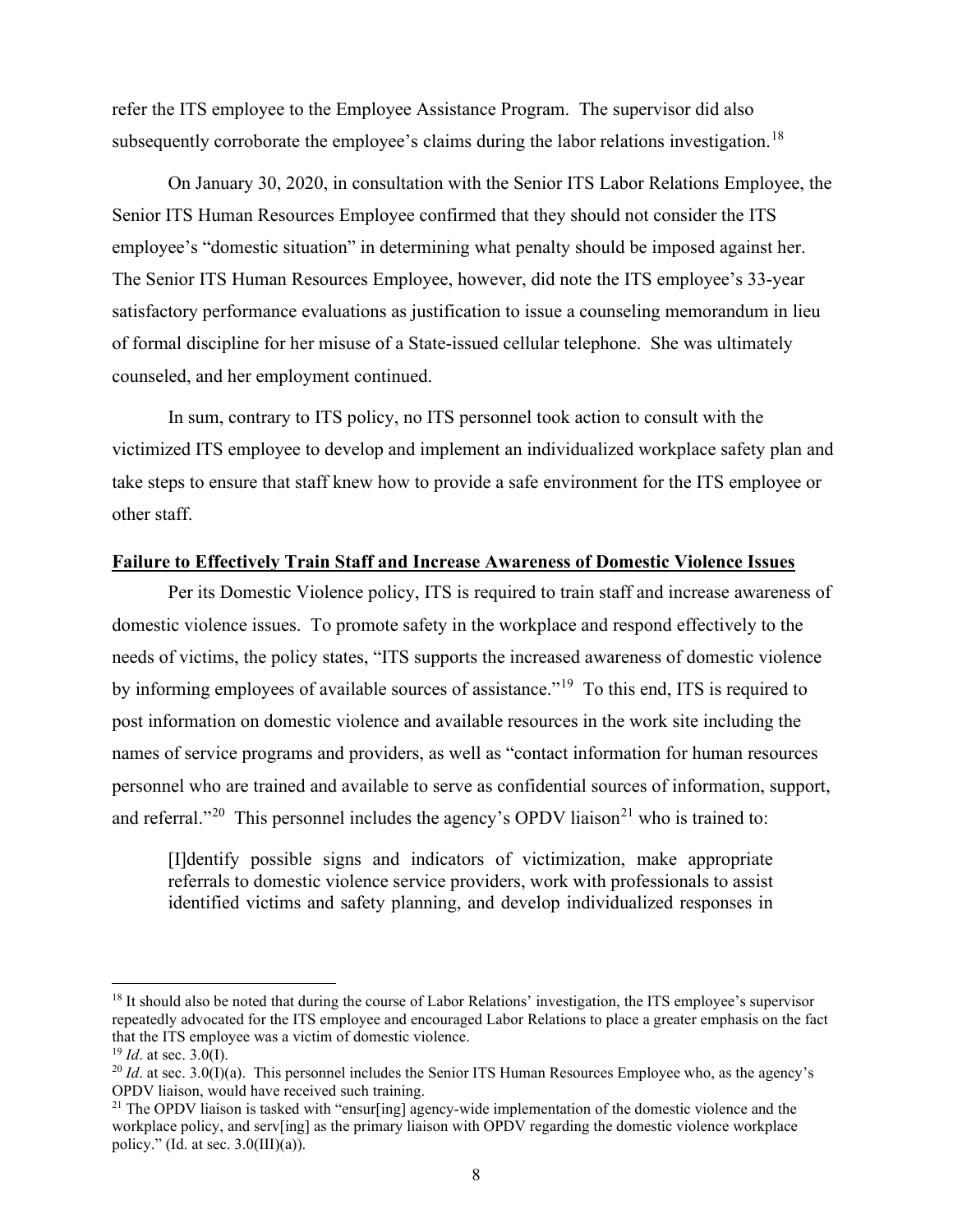recognition of the physical, social and cultural realities that may affect an individual victim's situation.[22](#page-9-0)

At the time of this matter, the agency's OPDV liaison was the Senior ITS Human Resources Employee. $23$ 

Under its policy, ITS is required to make training resources available to staff on domestic violence and its impact on the workplace and all employees must complete an online course entitled "ITS Domestic Violence and the Workplace training."[24](#page-9-2) However, the investigation found that although this training had been utilized by ITS in the past, OER closed this course prior to the period at issue in this investigation and staff are no longer able to enroll to complete the training module.

The investigation further found that ITS did not effectively train staff to increase their awareness of domestic violence issues and resources, including that interviewed staff, including the Senior ITS Labor Relations Employee and Senior ITS Legal Employee, did not know who their OPDV liaison was although they had regularly worked with that employee during the relevant period. While ITS did post its Domestic Violence policy on the agency's intranet, the agency had no mechanism to confirm that staff members had read or understood the policy, and a review of the Statewide Learning Management System (SLMS) training histories for the interviewed employees indicated that none had completed the ITS Domestic Violence and the Workplace training between 2018 and 2020. Indeed, the Inspector General's investigation revealed that interviewed staff had little, if any, knowledge about ITS' Domestic Violence policy or of resources available to assist victims, in clear contravention of agency policy.

### **Failure to Implement Agency Personnel Policy in a Manner Responsive to the Needs of a Victim**

ITS' Domestic Violence policy recognizes that domestic violence is multi-faceted and can negatively affect various aspects of victims' lives, including their work. Accordingly, ITS is required to "continually review personnel policies and procedures to ensure that they do not discriminate against victims of domestic violence and are responsive to the needs of victims of domestic violence."[25](#page-9-3) Despite this mandate, the investigation found that ITS, in seeking to

<span id="page-9-0"></span><sup>&</sup>lt;sup>22</sup> *Id.* at sec. 3.0(V)(a).  $^{23}$  The Inspector General's investigation was unable to ascertain how this assignment was made and/or by whom.

<span id="page-9-2"></span><span id="page-9-1"></span><sup>24</sup> *Id*. at sec. 3.0(V)(c).

<span id="page-9-3"></span><sup>25</sup> *Id*. at sec. 3.0(II).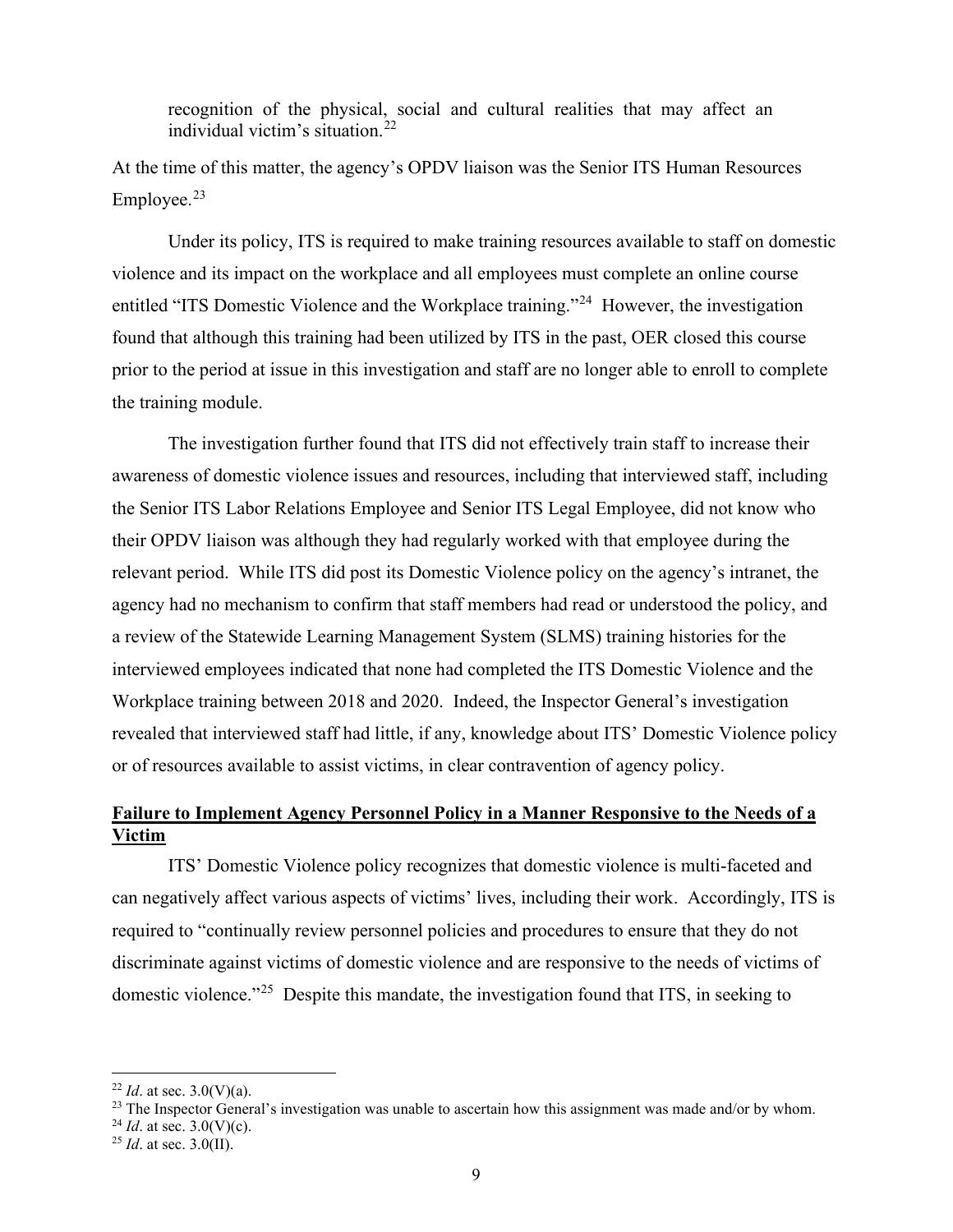enforce its "Acceptable Use of Information Technology Resources" policy, failed to adequately respond to the ITS employee's needs as a victim of domestic violence.

Labor Relations commenced an investigation of the ITS employee, which ultimately concluded that she had violated ITS' "Acceptable Use of Information Technology Resources" policy.[26](#page-10-0) This policy states:

Any personal use of the ITS internet access, telephone or VOIP should, consistent with the requirements of *Executive Order No. 7*, be limited in amount and duration and should not conflict with the proper performance of one's official duties or ITS operations.

Personal use is subordinate to ITS business needs and must not interfere with the conduct of official business or interfere with or disrupt ITS systems, network users, services or equipment. Where not specifically authorized, long distance communication is prohibited.

As detailed above, the investigation found that on September 12, 2019, during the confiscation of her State-issued cellular telephone, the ITS employee informed the Senior ITS Labor Relations Employee that she was a victim of domestic violence and had documented some of her husband's conduct on her State-issued cellular telephone. Around that time, ITS performed a forensic analysis of the telephone and prepared a report identifying: 7,011 image files; [27](#page-10-1)1 video files; 1,143 SMS messages; and 142 WhatsApp messages stored on the device.<sup>27</sup>

Additionally, on October 28, 2019, the Senior ITS Labor Relations Employee received the above-detailed email from the ITS employee in which she advised that she had "filed for an order of protection" against her husband, and requested "the voice recordings, voicemail messages, pictures . . . and video recordings" stored on her work telephone that captured some of her husband's abusive conduct and detailed the abuse. On that same date, the Senior ITS Labor Relations Employee forwarded the ITS employee's email to the Senior ITS Legal Employee and the Senior ITS Human Resources Employee.

In a series of emails to the ITS employee in November 2019, the Senior ITS Legal Employee and the Senior ITS Labor Relations Employee reiterated their position that they could not consent to returning the materials on the cellular telephone without prior review and would thus need greater detail about the materials sought. The ITS employee enumerated some specific

<span id="page-10-0"></span><sup>26</sup> New York State Office of Information Technology Services Policy No. ITS-P14-001.

<span id="page-10-1"></span> $^{27}$  A forensic analysis conducted by the Inspector General found this report is not an entirely accurate reflection of the ITS employee's telephone misuse. For example, of the 7,011 images located on the device, only 398 (approx. 5.68% of the total amount) were created using the telephone's camera. By way of contrast, 4,852 images (69.2%) were "thumbnail images" or metadata created by the device to assist in the storing and organizing of photos.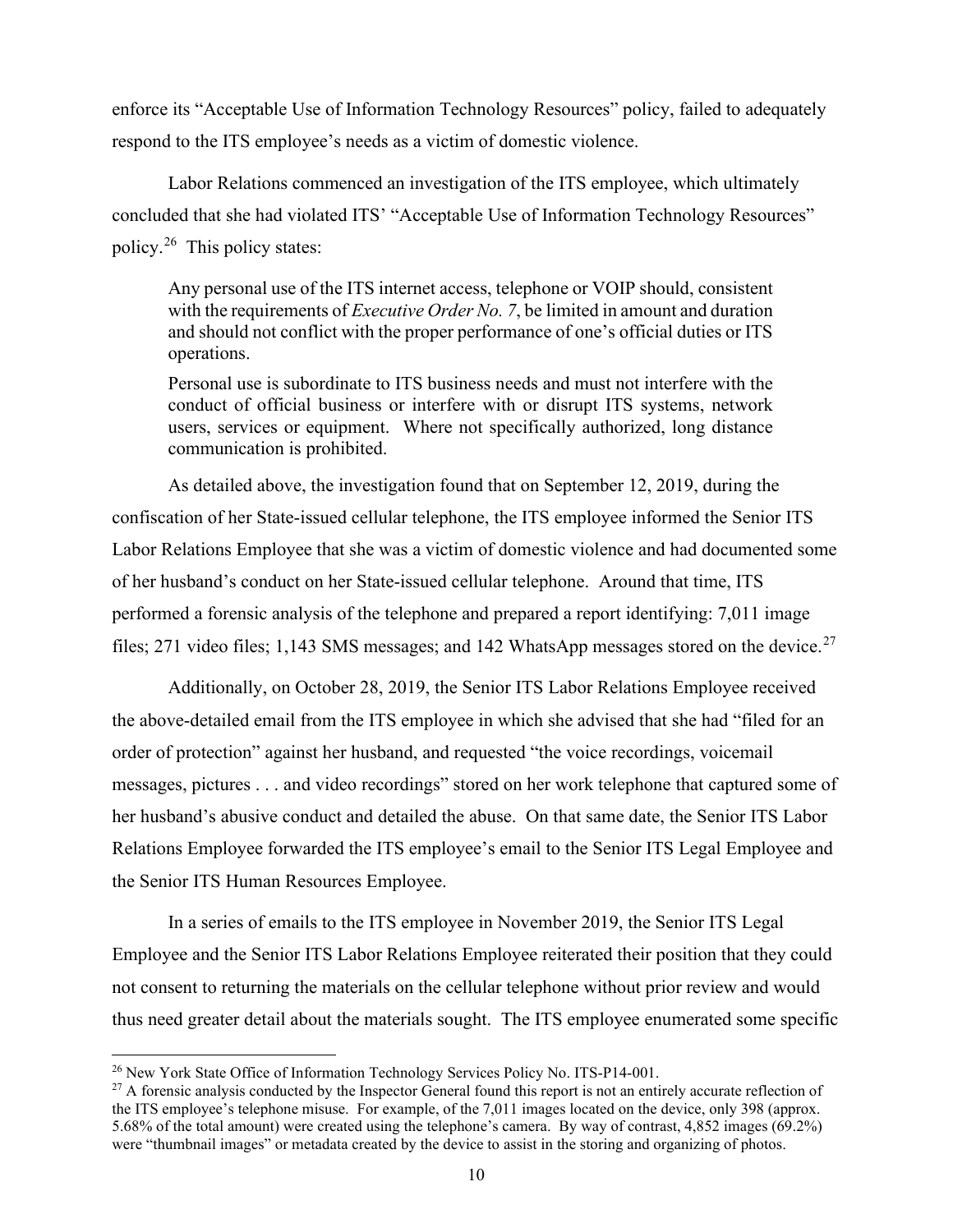photos, voicemails, and videos, and indicated that she needed them for a court appearance the following day related to the abuse. At the direction of the Senior ITS Legal Employee, the Senior ITS Labor Relations Employee advised that the ITS employee should have her attorney reach out about the requested materials. The ITS employee did not respond.

The emails reflect that ITS employees were aware that the ITS employee reported that she was a victim of domestic violence. Despite this knowledge, rather than "consult[ing] with [the ITS employee] to develop and implement individualized workplace safety plans" or providing her with any of the evidence she requested, Labor Relations continued with its disciplinary action against her. $^{28}$  $^{28}$  $^{28}$ 

Ultimately, and over eight months later, Labor Relations shifted from pursuing formal discipline against the ITS employee to merely counseling her for her misuse of the State-issued cellular telephone. Although this marked a significant softening in Labor Relations' position, it still placed the ITS employee on the defensive and did nothing to address her needs as a victim of domestic violence.<sup>29</sup> This was evident to the ITS employee herself, who, in response to an email from her supervisor on August 3, 2020, advising her that he was obligated to conduct a formal counseling session, wrote in pertinent part:

Okay, whatever you have to do. I understand your situation, but can anyone make [Labor Relations] think logically? It is so sad that they beat the horn about agencies protecting domestic violence victims, but when it actually comes to practice, they are not even willing to consider anything.

In seeking to enforce its "Acceptable Use of Information Technology Resources" policy in this investigation, ITS was not responsive to the needs of a victim of domestic violence. Despite the ITS employee's repeated requests for assistance to obtain pictures, text messages, and videos from her State-issued cellular telephone, Labor Relations instead focused its efforts on enforcing a separate policy related to use of State-issued technologic devices.

<span id="page-11-0"></span> $28$  NYS ITS Policy No. ITS-P08-004 at sec. 3.0(III)(h).

<span id="page-11-1"></span> $^{29}$  It should be noted that in situations where an "employee's work performance difficulties are a result of being a victim of domestic violence" and a "disciplinary process is initiated[,]" ITS' Domestic Violence policy states that "said employee shall be afforded all of the proactive measures outlined in this policy" and "special care should be taken to consider all aspects of the victimized employee's situation, and all options in trying to resolve the performance problems should be exhausted . . ." (*Id*. at sec. 3.0(II)(g)). The Inspector General is not aware of any legitimate reason as to why this should not also be the case when a disciplinary process is *not* initiated (i.e., formal counseling).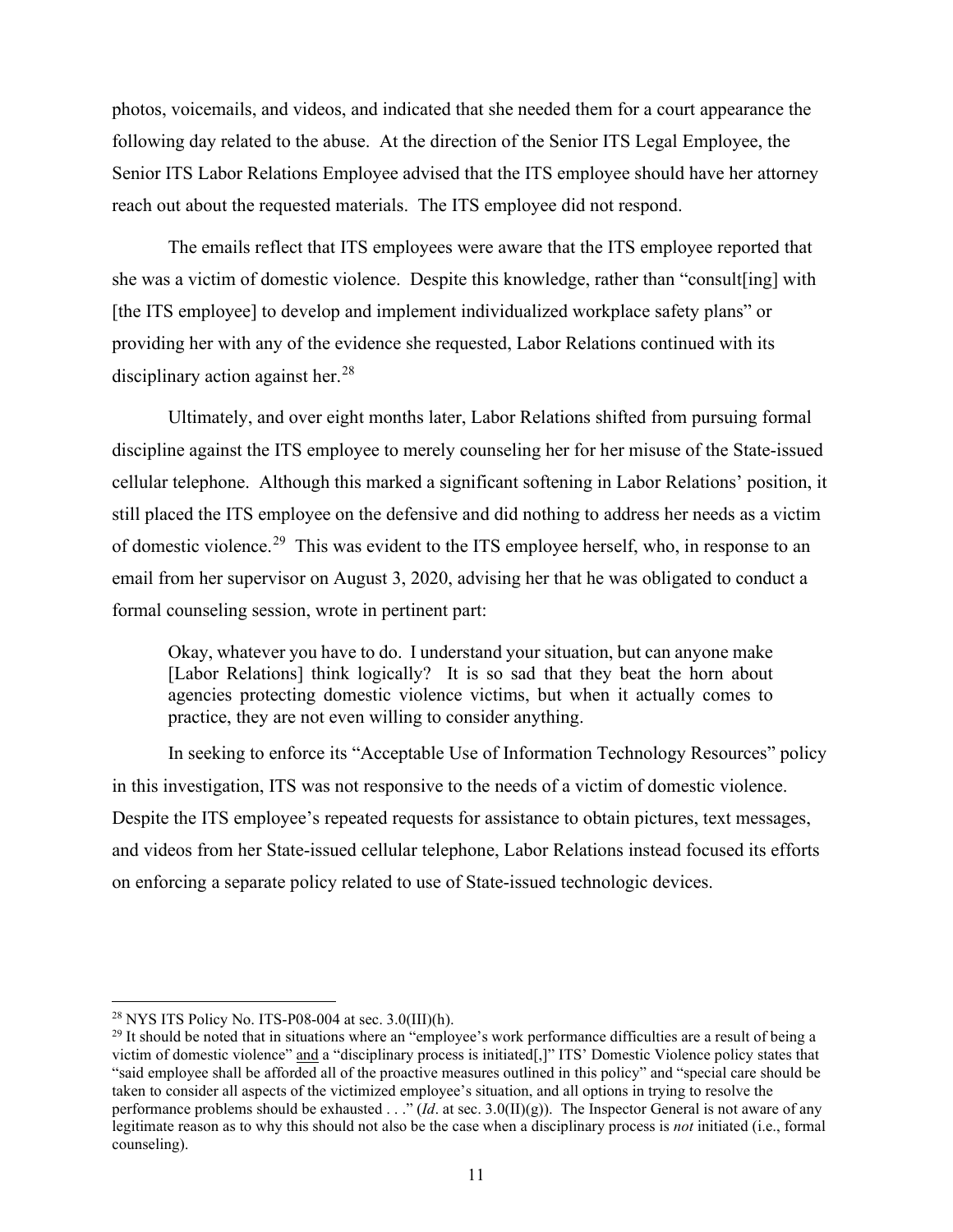#### **Failure to Designate a New OPDV Liaison When the Previous Liaison Became Unavailable**

ITS is required to designate a member of its personnel as the agency's OPDV liaison, who is tasked with "ensurling] agency-wide implementation of the domestic violence and the workplace policy, and serv[ing] as the primary liaison with OPDV regarding the domestic violence workplace policy."[30](#page-12-0) While "appropriate management, supervisory, and/or human resources staff" are directed to implement ITS' Domestic Violence policy, the OPDV liaison must ensure that those individuals follow through with their responsibilities.<sup>[31](#page-12-1)</sup>

Despite playing an important role in the implementation of the Domestic Violence policy, ITS effectively did not have an OPDV liaison for a significant period following this matter. According to OPDV's workplace domestic violence coordinator, as of July 16, 2021, ITS' designated OPDV liaison was the Senior ITS Human Resources Employee. However, the Inspector General's investigation learned that the Senior ITS Human Resources Employee had been on extended leave from February 3, 2021, through the end of the year. While the Senior ITS Human Resources Employee was on leave, ITS did not designate another staff member as the agency's OPDV liaison and failed to notify OPDV that the Senior ITS Human Resources Employee was unable to fulfill the liaison's responsibilities.

As such, during this period, ITS operated without an OPDV liaison, who is tasked with ensuring that the agency is properly implementing its Domestic Violence policy.

### FINDINGS AND RECOMMENDATIONS

The Inspector General's investigation found that ITS' failure to implement and comply with its Domestic Violence policy was due to a lack of agency awareness regarding the policy, as well as a gap in staff's understanding of the sensitivities inherent in domestic violence situations. Simply making the policy available to personnel did not effectively increase agency awareness of these issues.

Accordingly, the Inspector General recommends that ITS take the following steps:

- o Require staff to read the Domestic Violence policy and annually verify that they understand its contents.
- o Assign one or more OPDV liaisons, distribute the liaison names(s) and contact information to staff, and require agency staff to submit certifications advising that they are aware of the identity of the liaison(s).

<span id="page-12-0"></span><sup>30</sup> *Id*. at sec. 3.0(III)(a).

<span id="page-12-1"></span><sup>31</sup> *Id*. at sec. 4.0.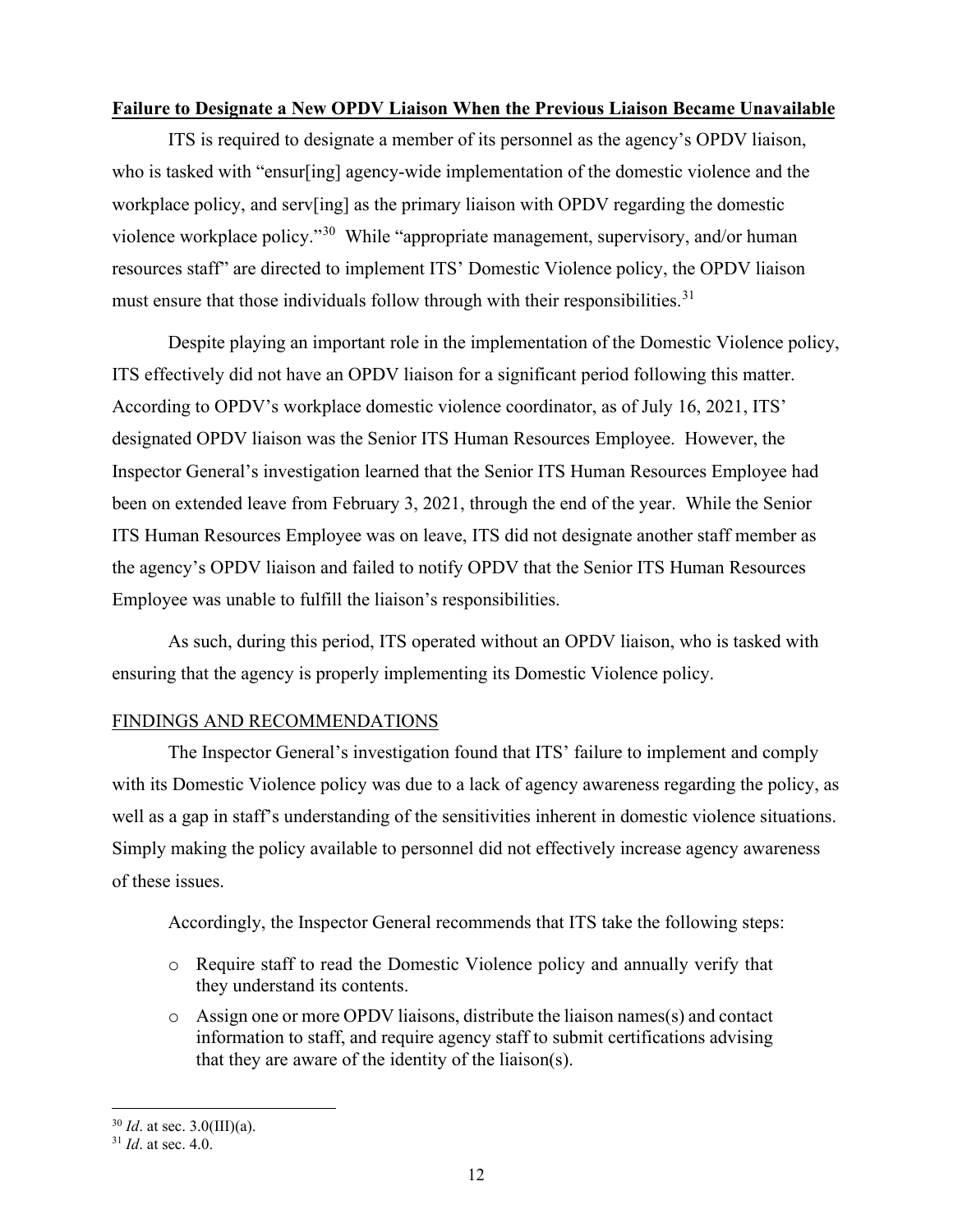- o Engage with OER and OPDV to provide initial and ongoing training and support to the OPDV liaison(s) regarding their roles and responsibilities and their knowledge of domestic violence, policies, and resources. In doing so, the agency should be mindful of the risks and impacts of vicarious trauma to both the OPDV liaison(s) as well as other employees exposed to these issues in a work setting.
- o Educate staff about the impacts of trauma and encourage staff to take a trauma-informed approach to communicating with and supporting anyone who identifies as a survivor of domestic violence.
- o Review and update ITS' Domestic Violence policy to ensure that the resources and trainings referenced therein remain current and available to staff. The policy should include components related to supporting a staff person who may be a victim of domestic violence as well as procedures to address/respond to staff who may be perpetrators of domestic violence. Also, the roles and responsibilities of supervisors of staff who may be victims or perpetrators should be updated in coordination with OER and OPDV.
- o Engage with OER and OPDV to update and make available Domestic Violence and the Workplace online training for all employees. The training should provide staff with information about the nature and dynamics of domestic violence, safety issues, resources and support for survivors, and responses/accountability strategies for staff who may be perpetrators. Consider including intersecting topics such as stalking, mental health, and alcohol and substance abuse as they relate to domestic violence.
- o Invite OPDV to train staff on the substance of the Domestic Violence policy as well as on how to implement procedures in real-life situations. Thorough training on the policy should be required for every new hire during the onboarding process and should be ongoing for all employees.
- o OGS and ITS must also clarify relevant human resources policies and roles in light of the outsourcing of ITS' human resources' responsibilities to OGS. The agencies should evaluate the efficacy of an existing agreement that outlines such administrative roles in general, and more specifically as they relate to domestic violence policies and responses.

This investigation underscores that domestic violence awareness and responses must become a greater priority for all State agencies. In furtherance of this, the Inspector General will be conducting a survey of executive branch agencies to assess compliance with State Domestic Violence and the Workplace mandates with a hope that the results can help make the wealth of resources and support offered by OPDV more readily available to our fellow State employees.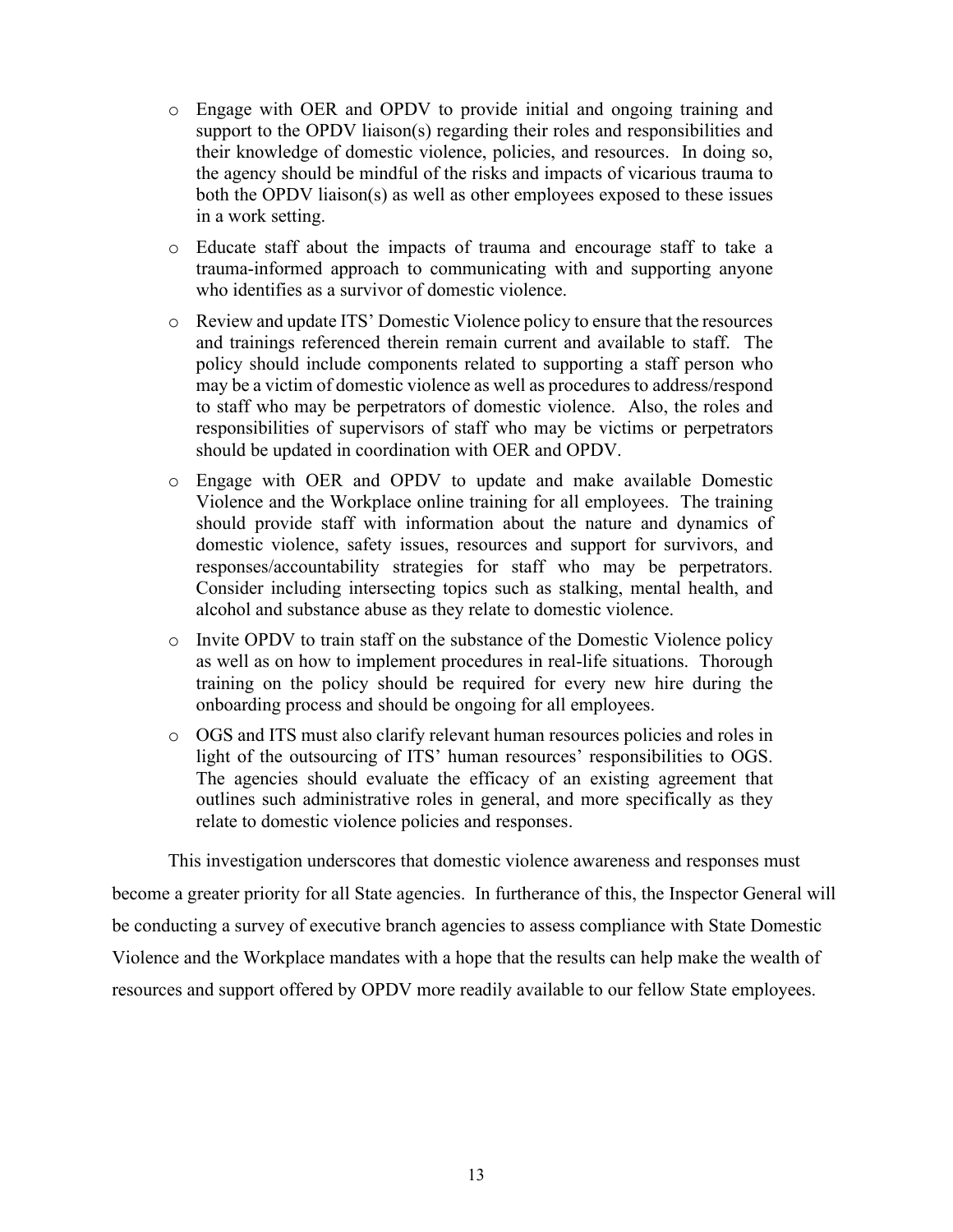#### ITS AND OGS' JOINT RESPONSE

Thank you for giving ITS and OGS the opportunity to respond to the report entitled "Investigation of the New York State Office of Information Technology Services and Office of General Services Domestic Violence Incident Response." Both ITS and OGS take the issue of domestic violence very seriously, recognizing the significant impacts on individual victims. We also appreciate an employer's responsibility to ensure a safe, healthy, and supportive work environment for all staff while at work, and to provide resources to support the general wellbeing of employees whenever possible. ITS and OGS are committed to supporting a safe environment for all employees, and we appreciate the recommendations provided in this report.

ITS and OGS have already implemented several of these recommendations, including:

- o Working closely with OPDV to revise ITS' Domestic Violence policy to include OPDV's best practices and communicate its importance to agency employees.
- o Communicating to all employees the placement of a dedicated agency domestic violence liaison, who can provide confidential assistance to anyone who has been a victim of domestic violence, and periodically informing all employees of the contact information for the liaison.
- o Creating an easily accessible page on the ITS' Intranet with comprehensive resources for all employees, including the contact information for the agency's domestic violence liaison as well as information for the New York State Domestic and Sexual Violence Hotline's 24-7 call, text, and chat services, for OPDV, and for local domestic violence programs across the State.
- o ITS and OGS have scheduled a meeting for next week to discuss the findings of this report. OPDV will also be invited to this meeting. The agencies' staff previously met to ensure that Human Resources staff is fully aware of ITS' Domestic Violence policy and is confidentially documenting any referrals to Domestic Violence services or the EAP program.

In sum, ITS and OGS acknowledge that there is always more that can be done, and we will fast-track outstanding recommendations, including requiring employees to verify that they have read and understand the Domestic Violence policy. ITS and OGS will also continue to work with OPDV and OER to ensure all employees are offered training on the subject of Domestic Violence when released and available and that all supervisory employees receive additional training, including on the importance of a trauma-informed approach of communicating, and on real-life scenarios involving domestic violence and the workplace, to ensure that best practices are followed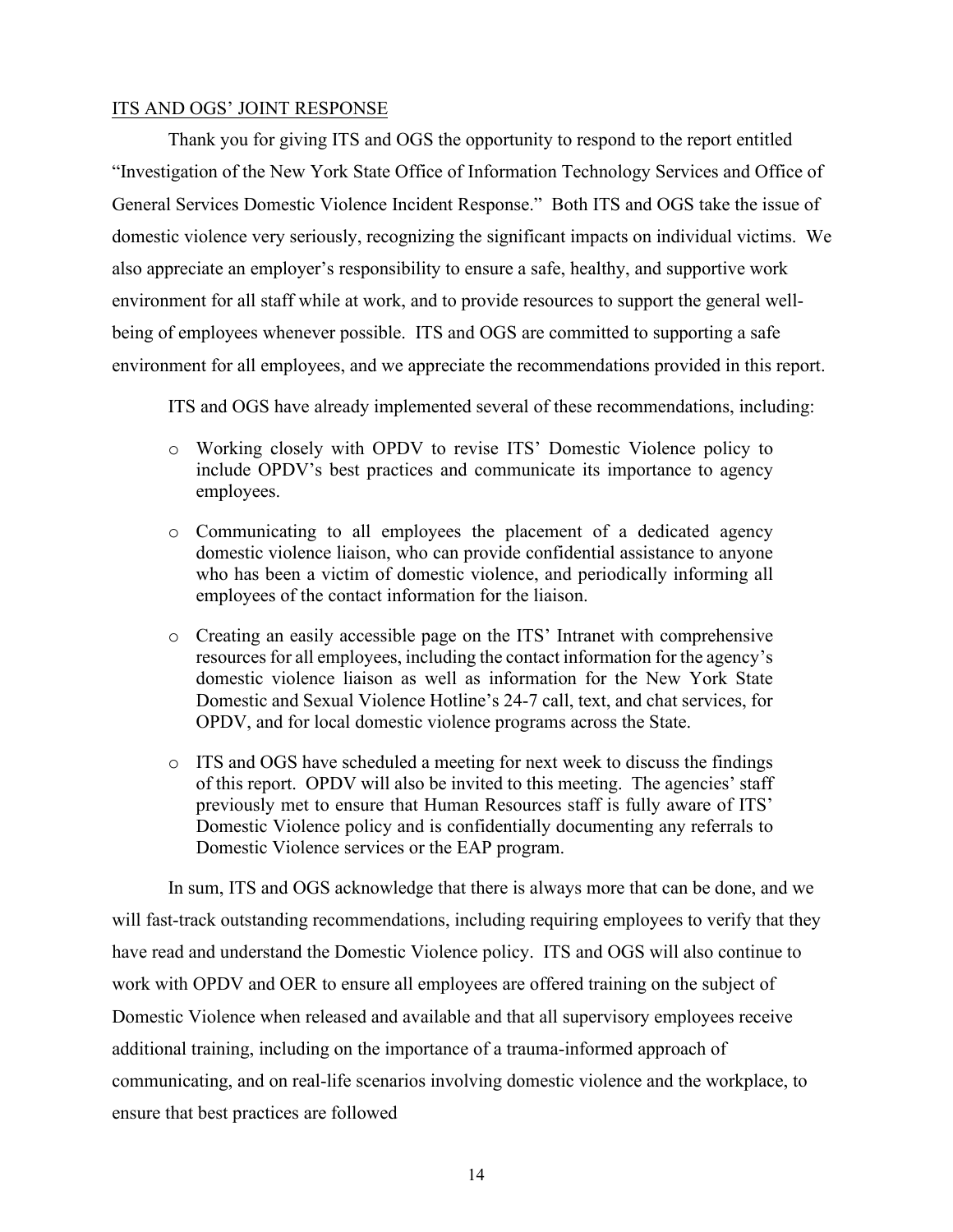### **APPENDIX A**

### **OPDV Model Domestic Violence and the Workplace Policy**



**State of New York** *Model Domestic Violence and the Workplace Policy*

### *Policy Statement*

Domestic violence permeates the lives and compromises the safety of thousands of New York State employees each day, with tragic, destructive, and often fatal results. Domestic violence occurs within a wide spectrum of relationships, including married and formerly married couples, couples with children in common, couples who live together or have lived together, gay, lesbian, bisexual and transgender couples, and couples who are dating or who have dated in the past.

Domestic violence is defined as a pattern of coercive tactics which can include physical, psychological, sexual, economic and emotional abuse perpetrated by one person against an adult intimate partner, with the goal of establishing and maintaining power and control over the victim. In addition to exacting a tremendous toll from the individuals it directly affects, domestic violence often spills over into the workplace, compromising the safety of both victims and coworkers and resulting in lost productivity, increased health care costs, increased absenteeism, and increased employee turnover.

The purpose of this Model Policy is to identify and prescribe agency practices that will promote safety in the workplace and respond effectively to the needs of victims of domestic violence. Agencies will use this Model Policy to develop their own agency-specific policies to achieve these objectives.

Therefore, (Agency name), to the fullest extent possible without violating any existing rules, regulations, statutory requirements, contractual obligations or collective bargaining agreements, designates and directs appropriate management, supervisory, and/or human resources staff to implement the following model policy.

### **Definitions**

For purposes of this policy, the following terms will be defined as follows.

**Domestic Violence:** A pattern of coercive tactics, which can include physical, psychological, sexual, economic and emotional abuse, perpetrated by one person against an adult intimate partner, with the goal of establishing and maintaining power and control over the victim.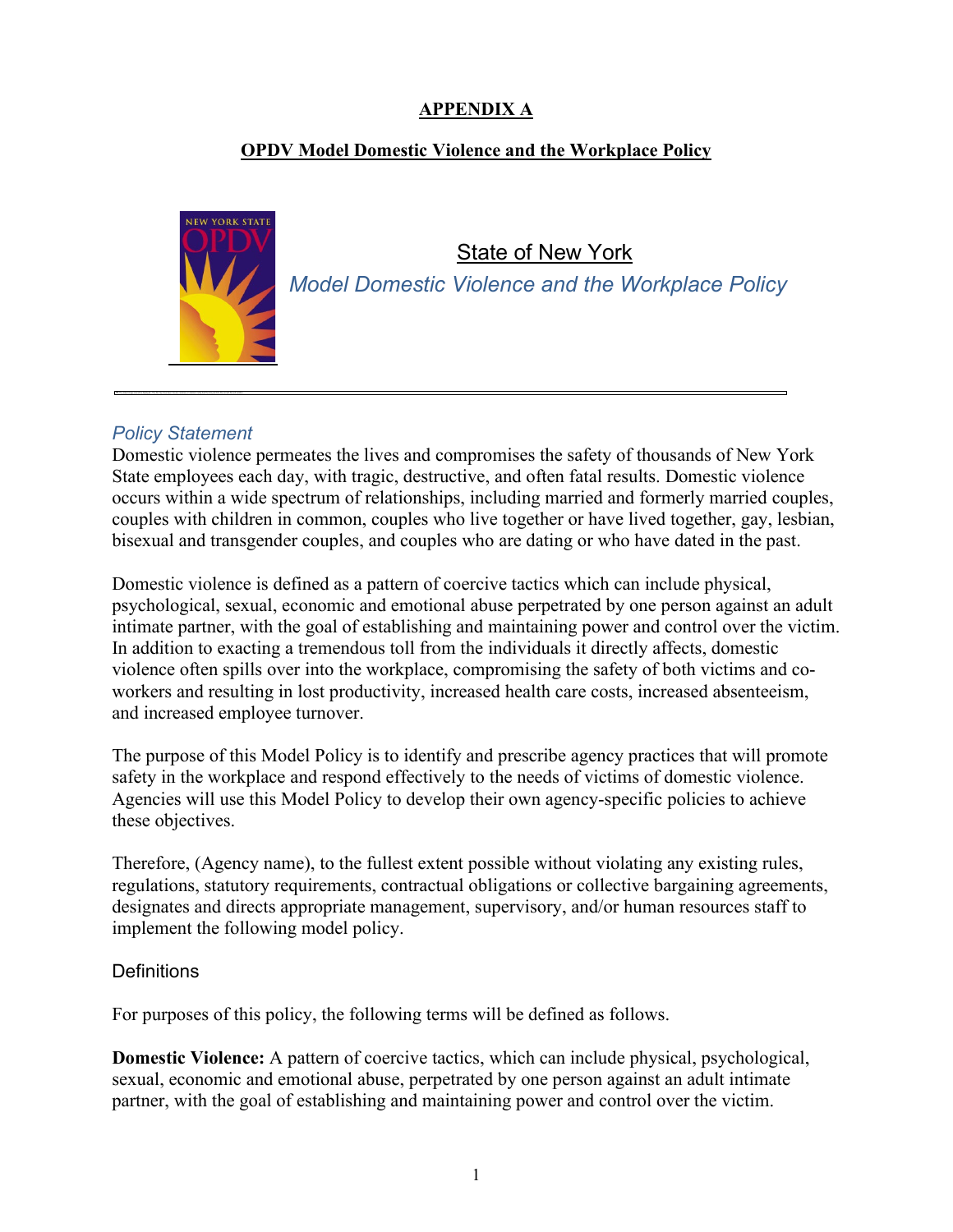**Intimate Partner:** Includes persons legally married to one another; persons formerly married to one another; persons who have a child in common, regardless of whether such persons are married or have lived together at any time, couples who are in an "intimate relationship" including but not limited to couples who live together or have lived together, or persons who are dating or who have dated in the past, including same sex couples.

**Abuser:** A person who perpetrates a pattern of coercive tactics which can include physical, psychological, sexual, economic, and emotional abuse against an adult intimate partner, with the goal of establishing and maintaining power and control over the victim.

**Victim:** The person against whom an abuser directs coercive and/or violent acts.

### *Guidelines*

#### **I. Employee Awareness**

Agencies shall increase awareness of domestic violence and inform employees of available sources of assistance.<sup>[1](#page-16-0)</sup>

a. Agency shall post information on domestic violence and available resources in the work site in places where employees can obtain it without having to request it or be seen removing it, such as agency intranet, rest rooms and lounge areas. Such information shall include available sources of assistance such as Employee Assistance Program, local domestic violence service providers, the NYS Domestic Violence and Sexual Assault hotline, and/or human resources personnel who are trained and available to serve as confidential sources of information, support, and referral. An Agency Contact Information Poster is available at

<http://www.opdv.ny.gov/professionals/workplace/workplcres.html#tools> This template can be easily personalized and displayed identifying contact information for trained domestic violence support personnel within your agency.

- b. Referrals shall be made to licensed/approved domestic violence programs located on the New York State Coalition Against Domestic Violence (NYSCADV) website at [http://www.nyscadv.org/local-domestic-violence-programs/.](http://www.nyscadv.org/local-domestic-violence-programs/) Additional referrals may be made to best meet the needs of the employee. Information shall be made available on employee bulletin boards and included in employee newsletters, as appropriate.
- c. Agency shall include information on domestic violence awareness and services in written materials provided to new employees and as part of new employee orientation.
- d. Agency shall inform employees that New York State law prohibits insurance companies and health maintenance organizations from discriminating against domestic violence victims. The law prohibits designation of domestic violence as a pre-existing condition. An insurance company cannot deny or cancel an insurance policy or require a higher premium or payment because the insured is or has been a domestic violence victim. [§2612 of the Insurance Law.]
- e. Agency shall integrate information on domestic violence and the agency's domestic violence and the workplace policy into existing materials and literature, policies,

<span id="page-16-0"></span><sup>&</sup>lt;sup>1</sup> Whenever possible, the domestic violence and the workplace policy should also be extended to consultants, contractors, and other non-state, on-site providers.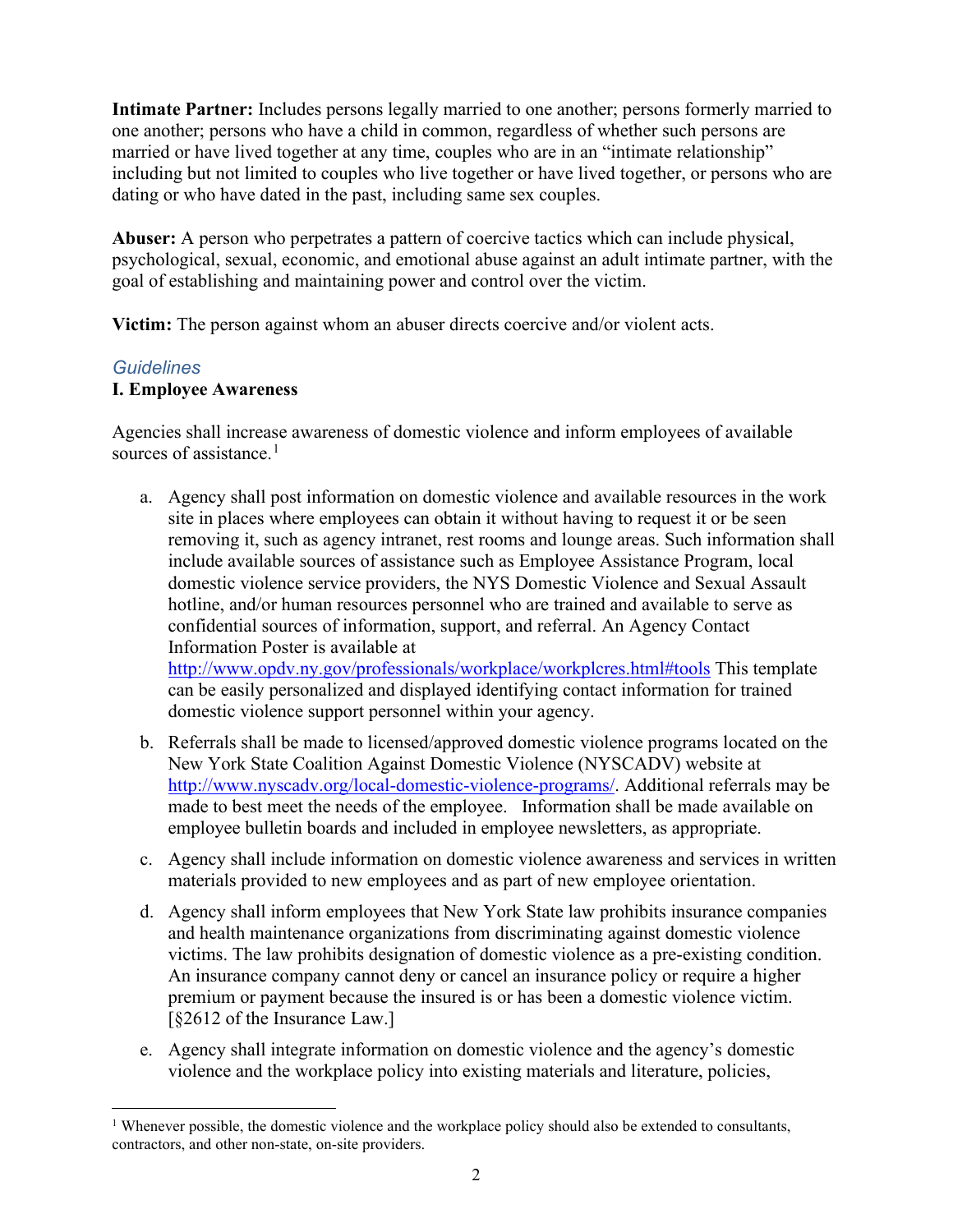protocols, and procedures, including Public Employer Workplace Violence Prevention Programs<sup>[2](#page-17-0)</sup> as appropriate.

f. Agency shall consider conducting domestic violence awareness activities such as "brown bag" lunch programs and other health and wellness programs.

### **II. Non-Discriminatory and Responsive Personnel Policies for Victimized Employees**

Ensure that personnel policies and procedures do not discriminate against victims of domestic violence and are responsive to the needs of victims of domestic violence.

- a. New York State law makes it a crime for employers to penalize an employee who, as a victim or witness of a criminal offense, is appearing as a witness, consulting with a district attorney, or exercising his/her rights as provided in the Criminal Procedure Law, the Family Court Act, and the Executive Law. This law requires employers, with prior day notification, to allow time off for victims or subpoenaed witnesses to exercise his/her rights as provided in the Criminal Procedure Law, the Family Court Act, and the Executive Law [Penal Law §215.14]. If there are any questions or concerns regarding the leave that must be granted to victims or subpoenaed witnesses, contact the agency's Personnel Office or the Attendance and Leave Unit at the Department of Civil Service.
- b. The agency, upon request, will assist the employee in determining the best use of his/her attendance and leave benefits when an employee needs to be absent as a result of being a victim of domestic violence. If an employee requests time off to care for and/or assist a family member who has been a victim of domestic violence, the agency will evaluate the employee's request for leave for eligibility under existing law and collective bargaining agreements applicable to the employee and the attendance rules.
- c. The agency should be aware that victims of domestic violence may lack the required documentation or have difficulty obtaining the required documentation to justify absences without compromising their safety. Therefore, consult with the employee to identify what documentation she/he might have, or be able to obtain, that will not compromise his/her safety-related needs and will satisfactorily meet the documentation requirement of the employer. Because there are confidentiality issues associated with the submission of documentation in these instances, agencies should consult with the Attendance and Leave Unit at the Department of Civil Service.
- d. Employees who are victims of domestic violence and who separate from a spouse (or terminate a relationship with a domestic partner, if covered), shall be allowed to make reasonable changes in benefits at any time during the calendar year where possible, in accordance with statute, regulation, contract and policy.
- e. NYS has established that victims of domestic are now a protected class in the employment provisions of NYS human rights law. This law prevents an employer from firing or refusing to hire any individual based on their status as a victim of domestic violence and prevents discrimination in compensation or in the terms, conditions or privileges of employment. The agency should prohibit inquiries about a job applicant's current or past domestic violence victimization, and prohibit employment decisions to be based on any assumptions about or knowledge of such exposure.

<span id="page-17-0"></span><sup>&</sup>lt;sup>2</sup> 12 NYCRR pt. 800.16 Public Employer Workplace Violence Prevention Programs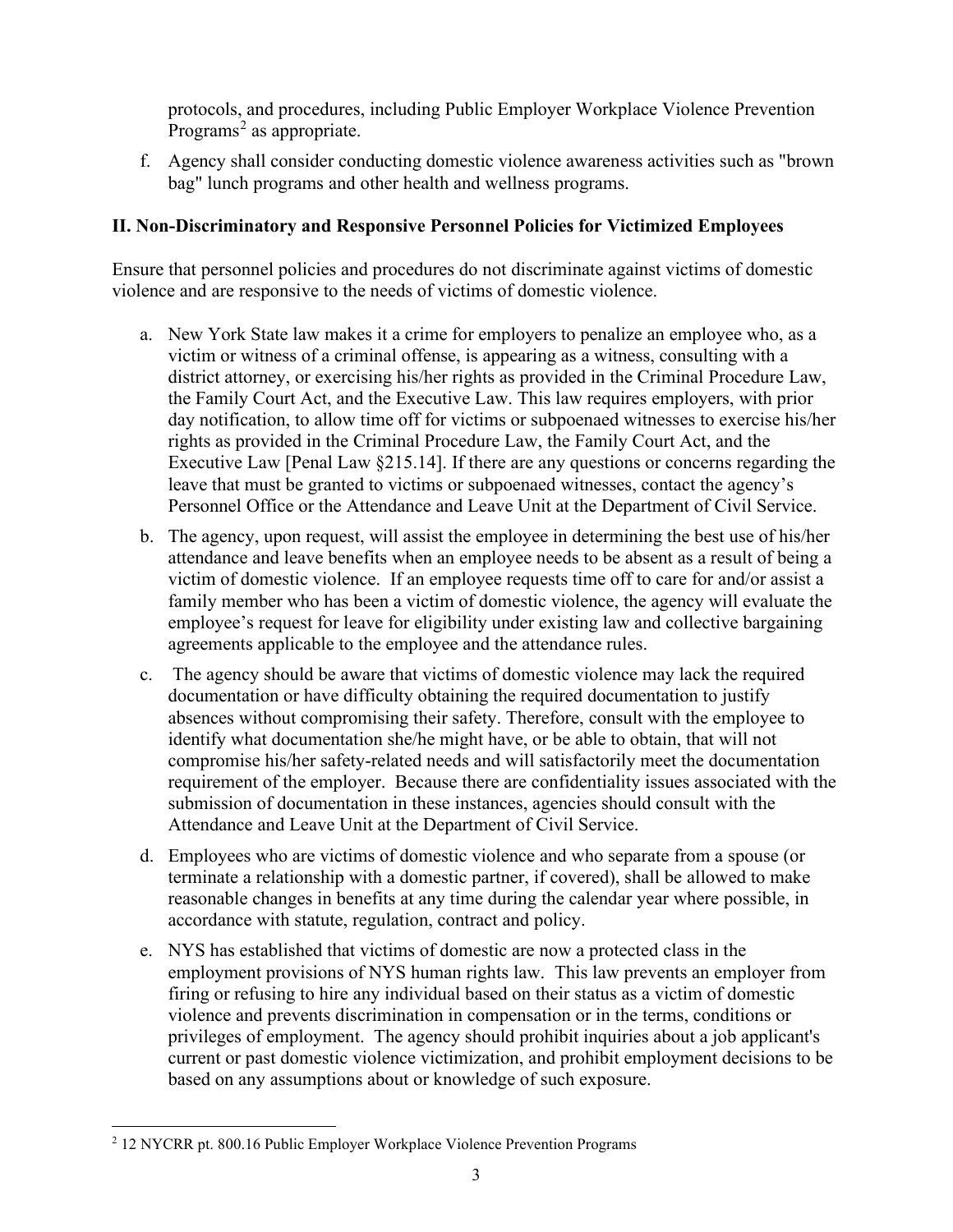- f. In cases in which it is identified that an employee's work performance difficulties are a result of being a victim of domestic violence, said employee shall be afforded all of the proactive measures outlined in this policy, and shall be provided clear information about performance expectations, priorities, and performance evaluation. If a disciplinary process is initiated, special care should be taken to consider all aspects of the victimized employee's situation, and all available options in trying to resolve the performance problems should be exhausted, including making a referral to the Employee Assistance Program, consistent with existing collective bargaining unit agreements, statute, regulations and agency policy.
- g. If reasonable measures have been taken to resolve domestic violence-related performance problems of victimized employees, but the performance problems persist and the employee is terminated or voluntarily separates from employment, inform the employee of his or her potential eligibility for unemployment insurance and respond quickly to any requests for information that may be needed in the claims process. New York State law provides that a victim of domestic violence who voluntarily separates from employment may, under certain circumstances, be eligible for unemployment insurance benefits. [§593 of NYS Labor Law.]

### **III. Workplace Safety Plans**

Agencies shall have domestic violence workplace safety response plans in place and provide reasonable means to assist victimized employees in developing and implementing individualized domestic violence workplace safety plans, consistent with existing collective bargaining agreements, statutes and regulations.

- a. Agency shall designate an agency/OPDV liaison. This liaison will ensure agency- wide implementation of the domestic violence and the workplace policy, and serve as the primary liaison with OPDV regarding the domestic violence workplace policy.
- b. Agency shall designate personnel available to support those in need of assistance around the issue of domestic violence. Designated support personnel's contact information, including name, agency phone number and location will be included in agency materials and clearly posted.
- c. Agency shall comply and assist with enforcement of all known court orders of protection, particularly orders in which abusers have been ordered to stay away from the work site. If requested by the victim of domestic violence or law enforcement, the agency shall provide information in its possession concerning an alleged violation of an order of protection (OP).

Employees are encouraged to bring their orders of protection to the attention of [**Provide two Names or two Positions]**. Once the OP has been brought forward, [**detail where the document will be kept and who will have access to it, for example, in a locked filing cabinet in HR office, accessible only to the person who initially received it from the employee]**. In the case of a workplace emergency requiring the presentation of the OP to law enforcement, if **[Previously listed two Names or two Positions]** is unavailable to obtain the document **[Name or Position (consider Counsel or Director of HR)]** will have access to the cabinet where the document is locked.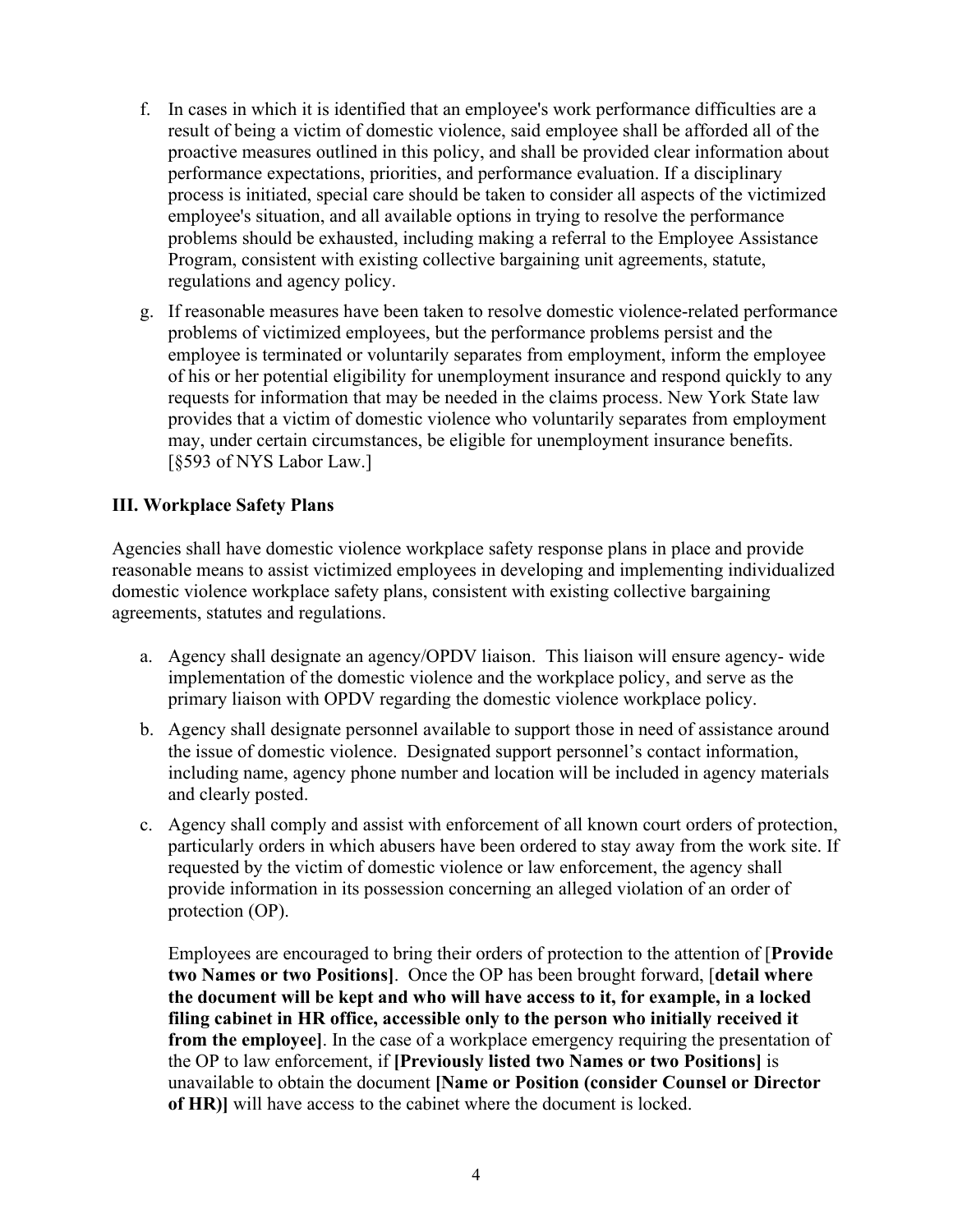**[Name or Position]** will discuss with the employee a plan on how to best proceed to ensure the safest possible work environment for the employee and the rest of the staff. With the permission of the employee, this may include: **[detail options that may be available in your workplace, for example, providing a copy of the OP and/or photo of perpetrator to security or front desk personnel; discussion of who should be told if there is no security or front desk staff, such as identifying supervisor/colleagues who would be able to assist with the identification of the perpetrator; blocking the subject, perpetrator of the OP from being entered into the Visitor Management System (VMS); and creating a personal workplace safety plan (See Section III f.)**.

The employee is responsible to notify **[Name or Position]** if there are any changes to the OP.

- d. Agency shall have an emergency security response plan in place, including procedures for contacting the appropriate law enforcement agency, and provide employees with clear instructions about what to do and who to contact if they observe anyone engaging in threatening behavior. Such a plan will allow appropriate actions to be taken if an abuser gains unauthorized access to the work site, or if an abuser engages in any acts that threaten the safety of employees or clients.
- e. Agency shall discuss with the victim of domestic violence the agency confidentiality policy and the limitation thereto. (See Section VII. NYS Agencies Responsibility  $d - g$ ).
- f. Agency shall consult with victimized employees to develop and implement individualized workplace safety plans, which may include, when appropriate, advising co-workers and, upon request, the employee's bargaining representative, of the situation; setting up procedures for alerting security and/or the police; temporary relocation of the victim to a secure area; options for voluntary transfer or permanent relocation to a new work site; change of work schedule, reassignment of parking space; escort for entry to and exit from the building; responding to telephone, fax, e-mail or mail harassment; and keeping a photograph of the abuser and/or a copy of any existing court orders of protection in a confidential on-site location and providing copies to security personnel. Plans must address additional concerns if the victim and the offender are both employed by the same agency.
- g. Agency shall review domestic violence and the workplace policy annually. Policy revisions and updates shall be forwarded to OPDV.

### **IV. Accountability for Employees Who Are Offenders**

Agencies shall hold accountable employees who engage in the following behavior: (1) using state resources to commit an act of domestic violence; (2) committing an act of domestic violence from or at the workplace or from any other location while on official state business; or (3) using their job- related authority and/or state resources in order to negatively affect victims and/or assist perpetrators in locating a victim and/or in perpetrating an act of domestic violence.

a. In cases in which an agency has found that an employee has threatened, harassed, or abused an intimate partner at the workplace using state resources such as work time, workplace telephones, FAX machines, mail, e-mail or other means, said employee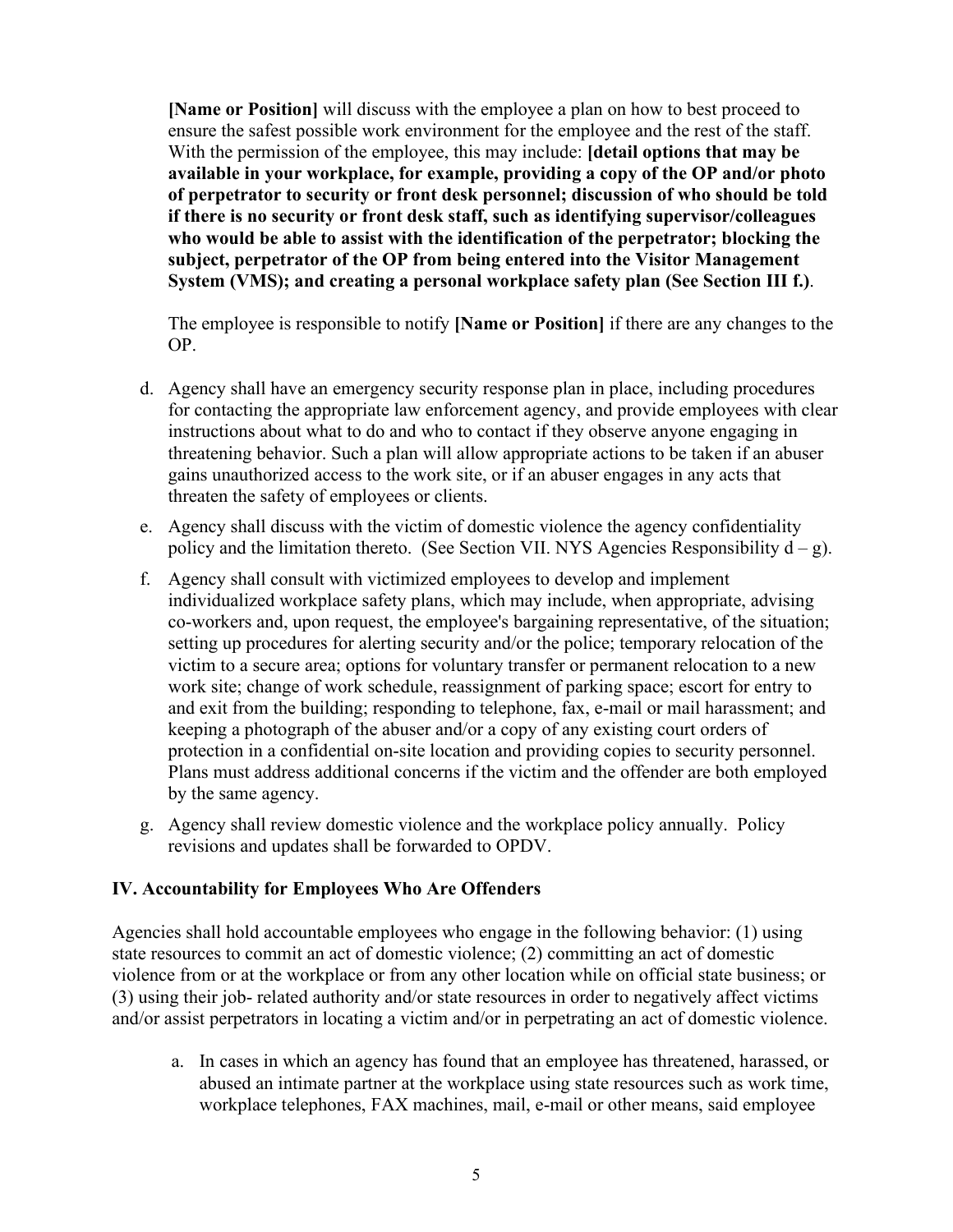shall be subject to corrective or disciplinary action in accordance with existing collective bargaining unit agreements, statutes and regulations.

- b. In cases in which an agency has verification that an employee is responsible for a domestic violence-related offense, or is the subject of any order of protection, including temporary, final or out-of-state order, as a result of domestic violence, and said employee has job functions that include the authority to take actions that directly impact victims of domestic violence and/or actions that may protect abusers from appropriate consequences for their behavior, the agency shall determine if corrective action is warranted, in accordance with existing collective bargaining unit agreements, statutes and regulations.
- c. In cases in which any employee intentionally uses his/her job-related authority and/or intentionally uses state resources in order to negatively impact a victim of domestic violence, assist an abuser in locating a victim, assist an abuser in perpetrating acts of domestic violence, or protect an abuser from appropriate consequences for his behavior, said employee shall be subject to corrective or disciplinary action, in accordance with existing collective bargaining unit agreements, statutes and regulations.

### **V. Firearms** *(Note: only for applicable agencies)*

Pursuant to New York State and federal law, a person convicted of a domestic violence-related crime or subject to an order of protection, under certain circumstances, forfeits the right to legally possess a firearm or long gun. Additionally, federal law contains prohibitions relating to shipping, transportation, or receiving firearms or ammunition.

- a. In addition to complying with the law, employees who are authorized to carry a firearm as part of their job responsibilities are required to notify the agency if they are arrested on a domestic violence- related offense and/or served with an order of protection. Under certain circumstances, such employees are responsible for surrendering their firearms to the issuing agency or to the appropriate police agency.
- b. Should an employee fail to comply with the requirements set forth in V. a., said employee shall be subject to corrective or disciplinary action, in accordance with existing collective bargaining unit agreements, statute or regulations. In addition, the appropriate law enforcement agency shall be notified for possible criminal action.

### **VI. Training**

Training, training development and training technical assistance on domestic violence and its impact on the workplace will be made available by OPDV on an on-going basis. Agencies should make training available to all staff on domestic violence. Training should be required of certain staff, and strongly encouraged for others, as outlined below.

a. Agency/OPDV liaison and all personnel designated to provide support for those in need of assistance should complete OPDV's one-day training on Domestic Violence and the Workplace. Training will prepare support personnel to identify possible signs and indicators of victimization, make appropriate referrals to domestic violence service providers, work with professionals to assist identified victims with safety planning, and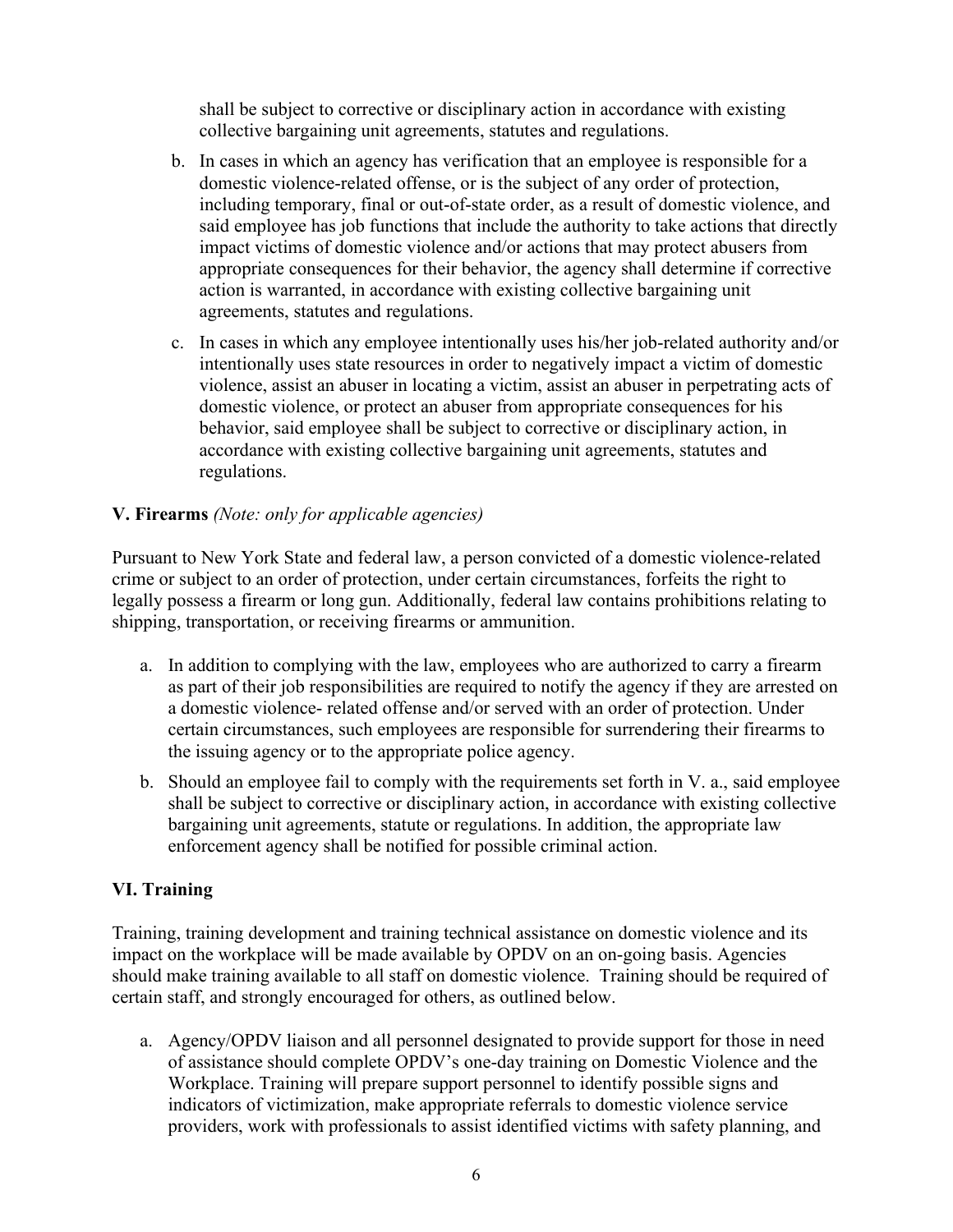develop individualized responses in recognition of the physical, social and cultural realities that may affect an individual victim's situation. Training will also include information on the ways in which domestic violence impacts the workplace, including the potential impact on worker productivity and the safety risks to on-site personnel and visitors.

- b. All appropriate managers, supervisors, employee assistance professionals, human resources personnel, union and labor representatives and security staff shall be encouraged to attend OPDV's training on Domestic Violence and the Workplace.
- c. Training on domestic violence and its impact on the workplace should be made available on a regular basis for all agency staff. Training would include information on the physical, social and cultural realities that may affect victims of domestic violence, the ways in which domestic violence impacts the workplace, including the potential impact on worker productivity and safety risks. When possible, OPDV-approved training materials can be integrated into existing union and management training programs, agency training programs, EAP training, Public Employer Workplace Violence Prevention Programs<sup>[3](#page-21-0)</sup> training, etc. Training may also be provided by OPDV or a local domestic violence service provider when scheduling permits.

### **VII. NYS Agencies Responsibility** [4](#page-21-1)

- a. All NYS Agencies shall set a tone communicating that domestic violence is behavior that will not be tolerated and that the agency will actively provide information and support to employees who are victims of such abuse.
- b. All NYS Agencies shall disseminate copies of the agency's *Domestic Violence and the Workplace Policy* to all employees upon implementation and to all new employees upon hiring or appointment.
- c. All NYS employees shall review and follow their agency policy and procedures set forth in this domestic violence and the workplace policy.
- d. All NYS Agencies shall, consistent with applicable law and agency policy, document all incidents of domestic violence that happen in the workplace. Such documents should be provided to the Agency/OPDV Liaison as soon as practicable. Such documents shall be kept confidential to the extent permitted by law and agency policy and the provisions of section g detailed below.
- e. All agency employees providing domestic violence information and support services shall document, consistent with applicable law and agency policy, the number of employees who report domestic violence, the number of employees that request information/services, and the number of referrals made to domestic violence service providers. All information about employees who seek assistance shall be kept confidential to the extent permitted by law and agency policy and the provisions of section g detailed below, and documentation should not include any personal

<span id="page-21-0"></span><sup>&</sup>lt;sup>3</sup> 12 NYCRR pt. 800.16 Public Employer Workplace Violence Prevention Programs

<span id="page-21-1"></span><sup>4</sup> For the purpose of this order, "state agency" shall mean: (1) any state agency, department, office, board, commission or other instrumentality of the state; and (2) any public authority or public benefit corporation created by or existing under any State law, at least one of whose members is appointed by the Governor (including any subsidiaries of such public authority or public benefit corporation), other than an interstate or international authority or public benefit operation.